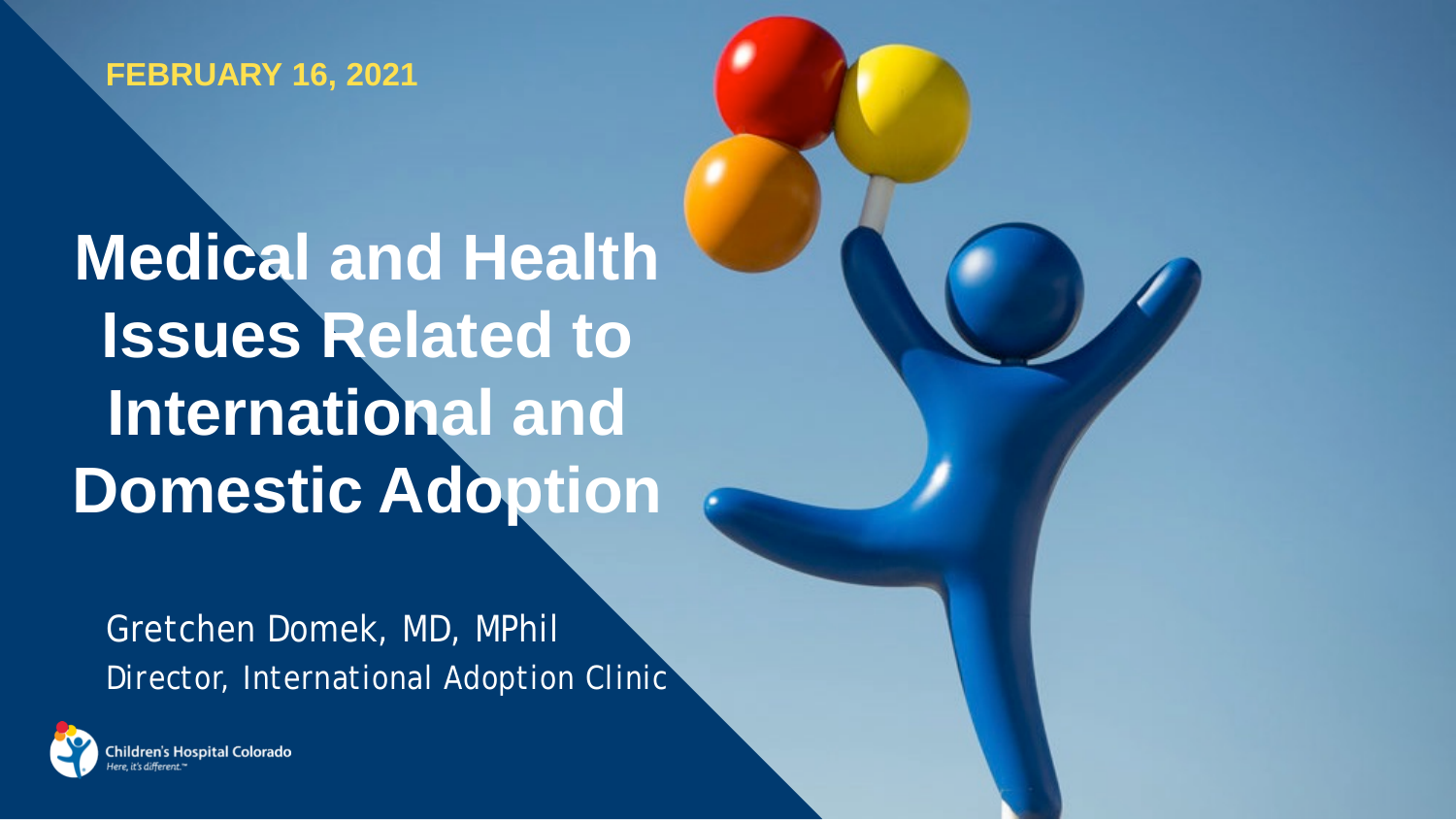#### **Objectives**

- Describe the initial health evaluation and common medical and health issues for adopted children
- Examine long-term medical and health concerns related to adoption
	- **Behavioral, mental health, and learning problems**
	- **Intra-uterine drug exposures**

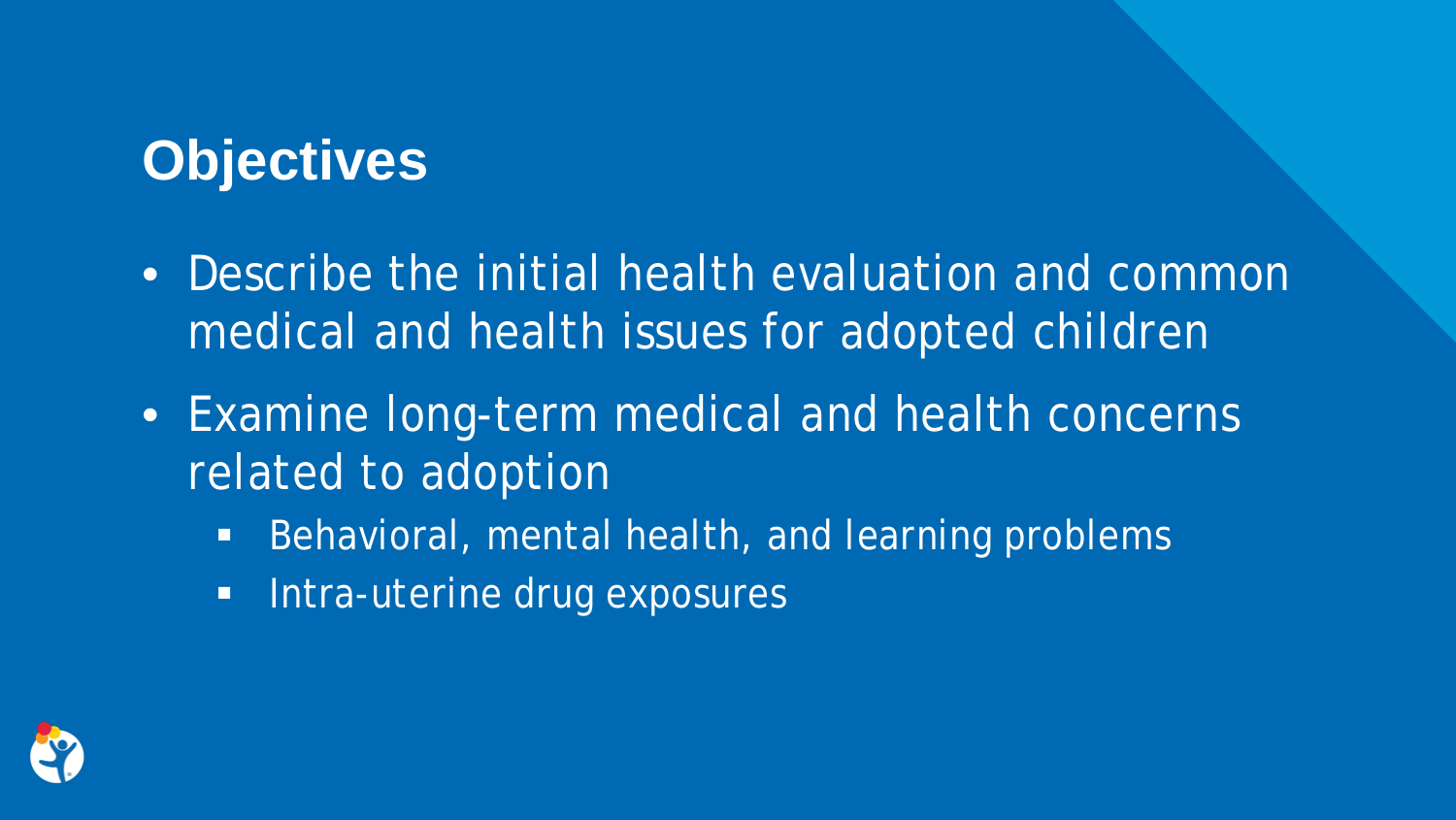**Initial Comprehensive Health Evaluation for Adopted Children**

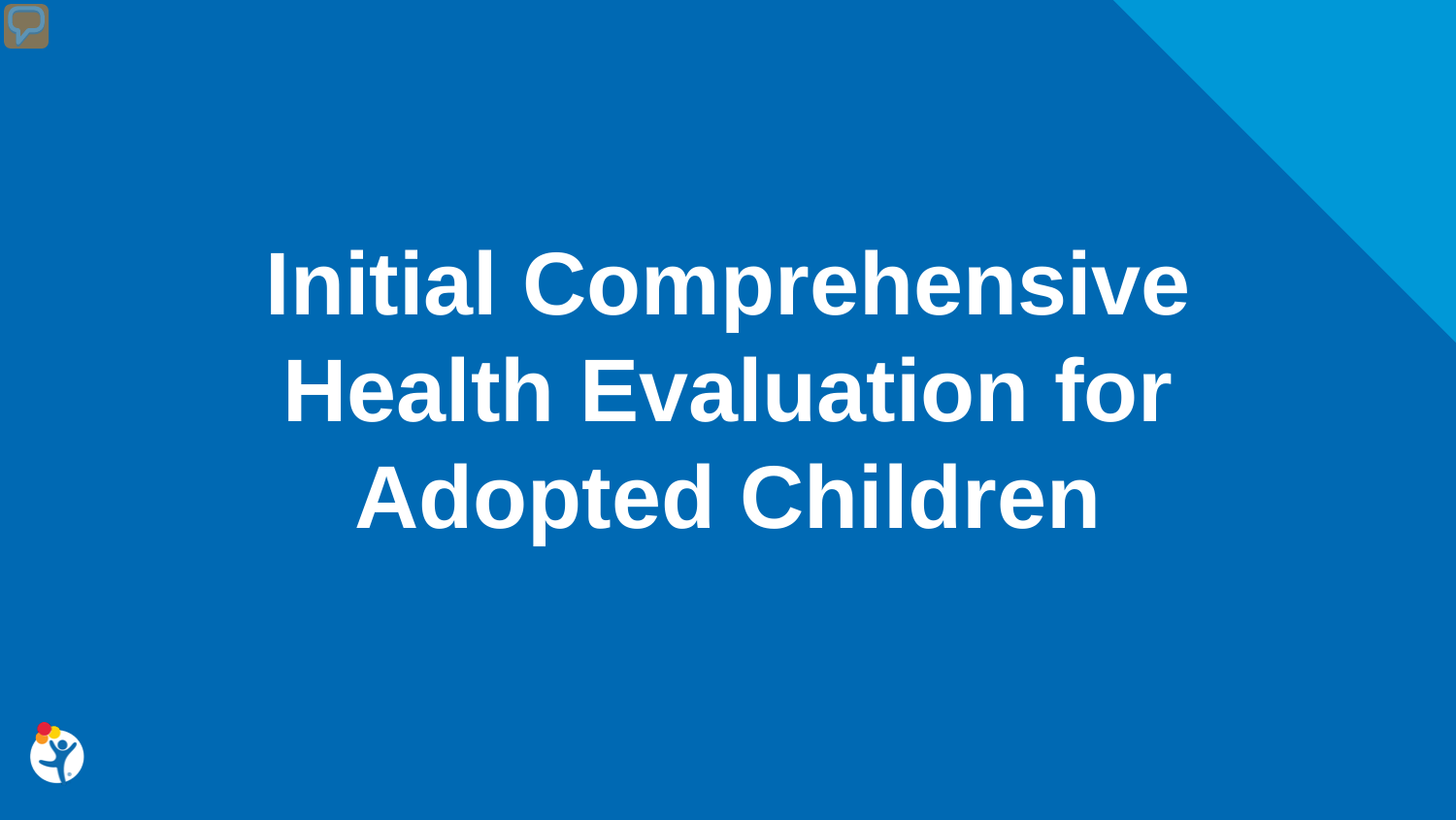#### **Health Problems are Common!**

- Numerous studies have demonstrated that children in the foster care system, children adopted through private domestic agencies, and those adopted internationally all have an increased risk of physical, developmental, and mental health problems.
- Many of these issues persist and continue to be significant or do not become apparent until after the time of placement in an adoptive home.
- A child's development starts long before they are born!

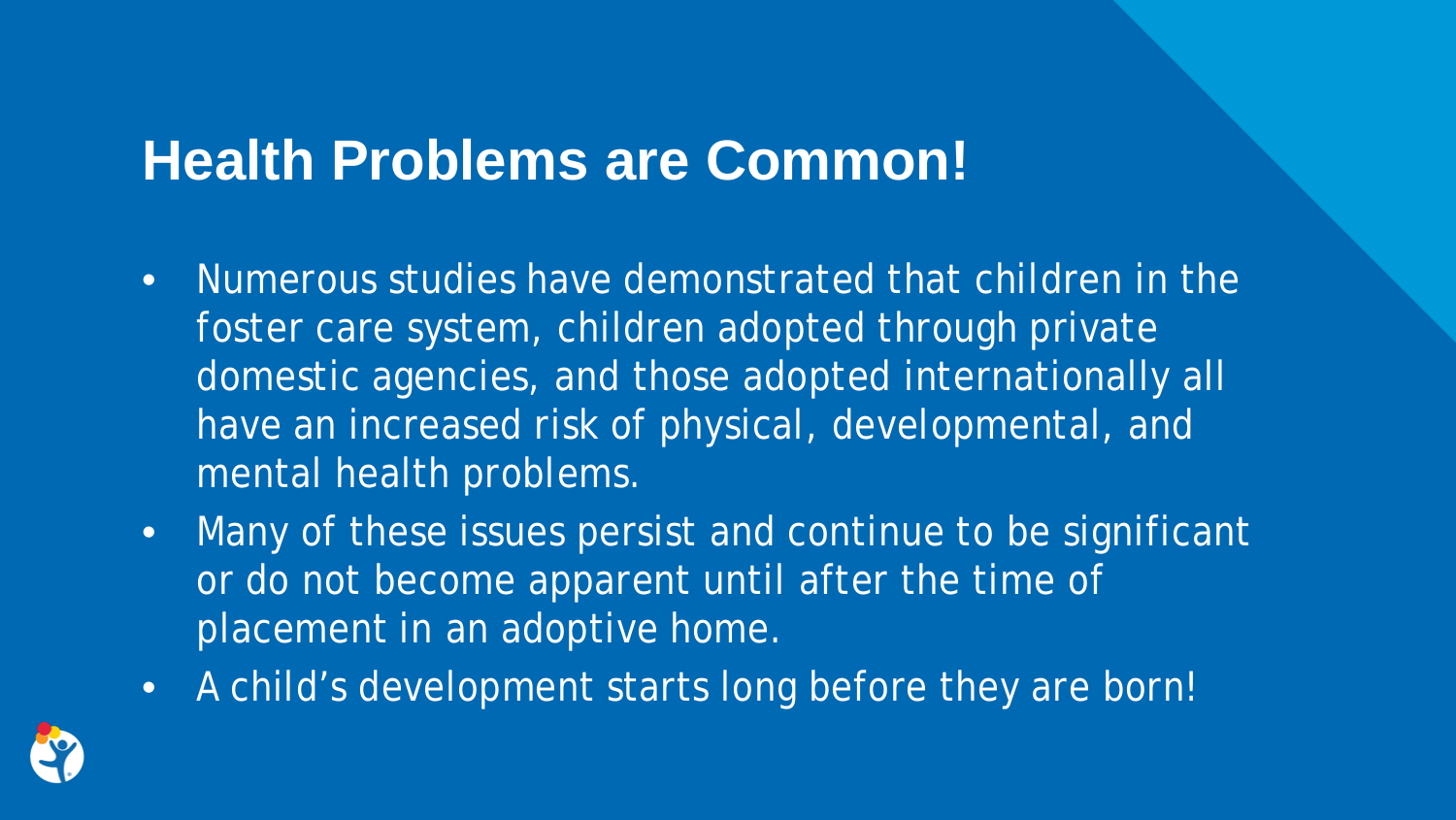#### **Common Risk Factors for Adopted Children**

#### • Poverty

- Inadequate prenatal care
- Prenatal and postnatal exposure to bloodborne and environmental toxins and pathogens (including drugs of abuse during pregnancy)
- Malnutrition
- Neglect of basic physical needs (e.g., food, clothing, medical care)
- Neglect of social needs (e.g., love, affection, attention)
- Inadequate developmental stimulation and emotional support
- Exposure to extreme violence
- Physical, emotional, or sexual abuse (direct or indirect exposure)

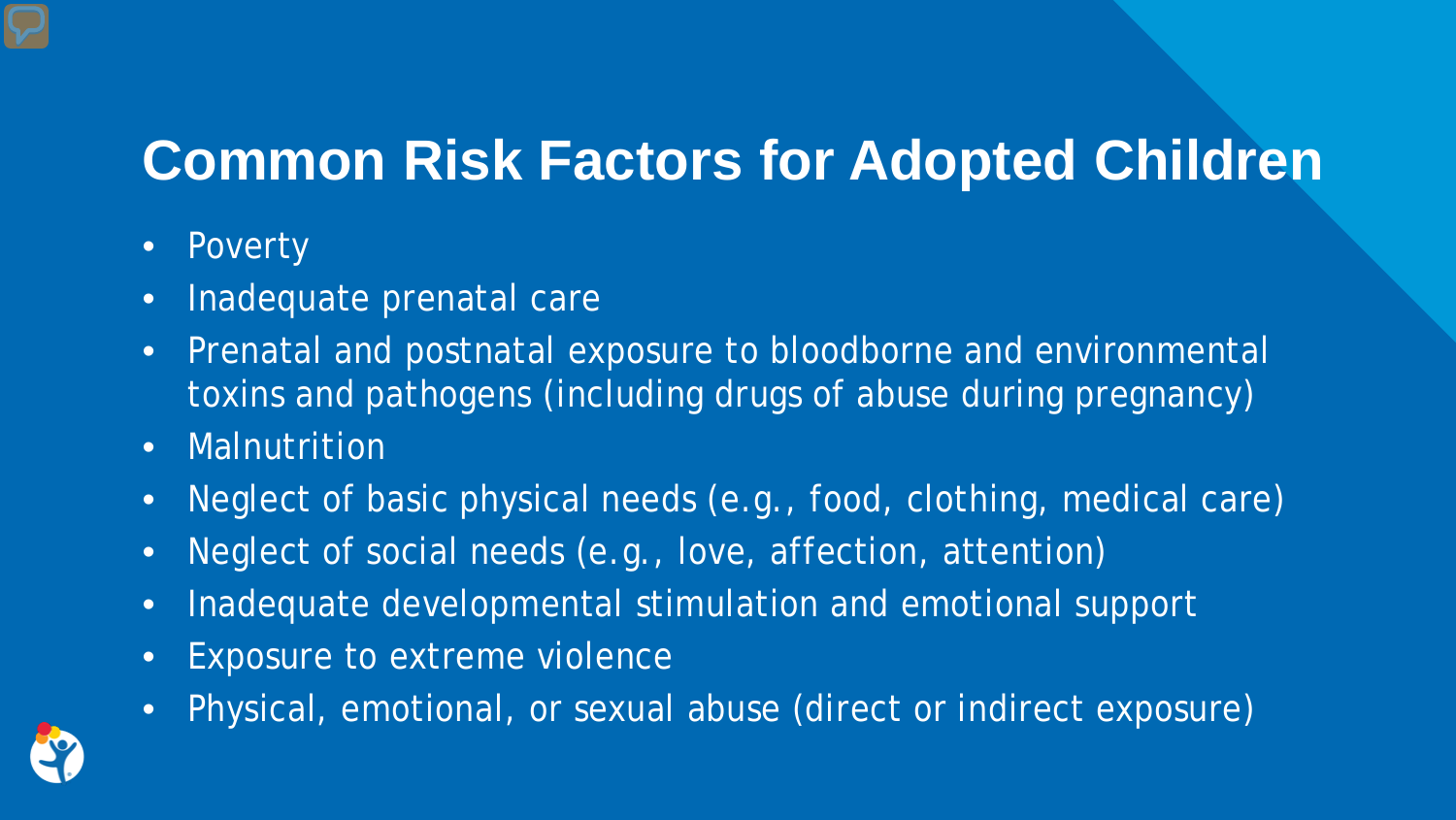#### **Initial History**

- Review of all available medical records is important
	- International adoptions: "...most medical records should be considered interesting cultural documents rather than accurate descriptions of the child's condition. Records are often incomplete, out-of-date, written in unusual terminology, or falsified."

(Aronson J. Pediatric Annals. 2000;29(4):218-23)

• History may be sensitive! Older children who understand English may need to be in another room while the adoptive parents talk with the provider.

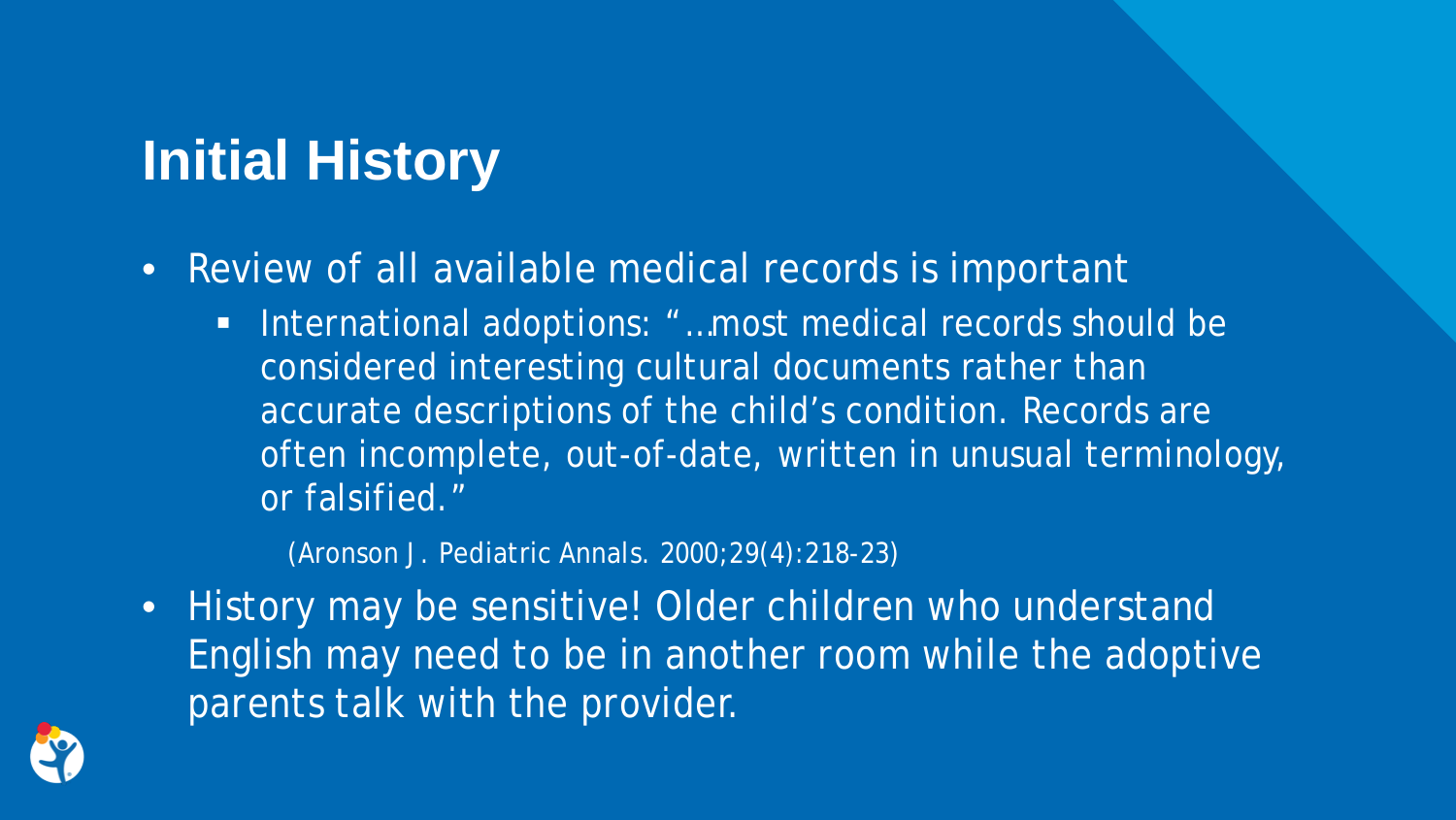# **Initial History: FH, SH, PMH**

- Family/genetic history
	- **Nental health diagnoses**
- Prenatal history
	- **Alcohol or drug exposures**
	- Maternal labs (infectious risks like HIV, HBV, gonorrhea, *Chlamydia*)
- Environmental exposures
	- Circumstances of relinquishment, previous placements, social history
- Birth history and past medical history
	- Medical records about delivery, newborn care, birth growth measurements



**History of illnesses, hospitalizations, lab tests, imaging, growth** measurements, developmental milestones, immunization records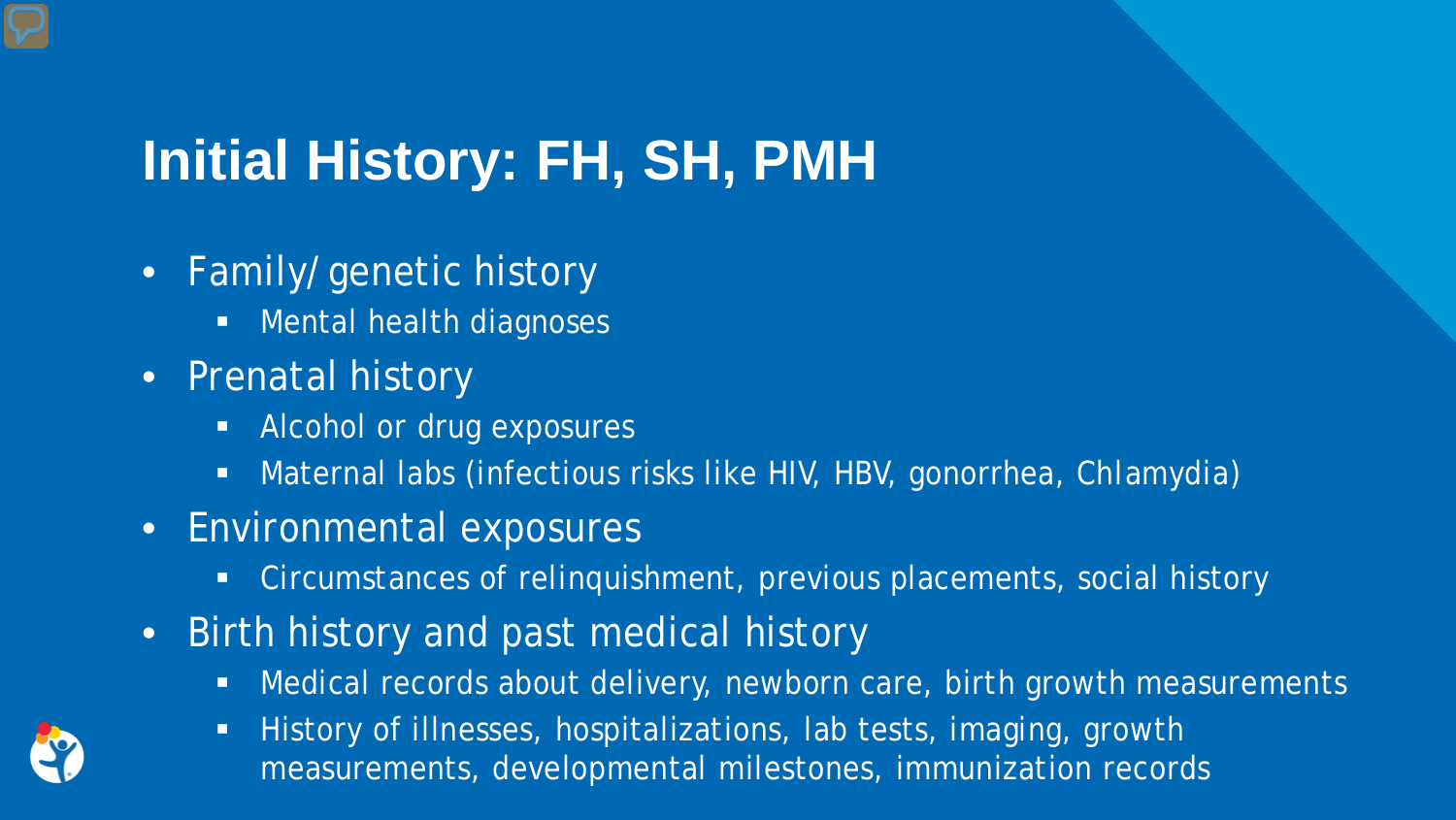# **Newborn Screening Program**

- Newborn pulse oximetry screening
	- **Performed after 24 hours of age before hospital discharge**
	- **Measures blood oxygen levels using a painless sensor on the baby's skin**
	- Checks for critical congenital heart disease requiring early surgery or medical intervention
- Newborn hearing screen
	- A special machine is used to show if a baby responds to sound (often while sleeping)
	- Requires a follow-up test if a baby doesn't pass (2-10% fail initial test)
	- **1** in 500 babies is deaf or hard of hearing
- Newborn blood spot testing
	- **Mandated by every state (parents can refuse)**
	- **IDENTIFIEM** 1dentifies over 35 different disorders affecting development
	- **Typically performed at 24-48 hours and again at 8-14 days after delivery**
	- Disorders include: PKU, congenital hypothyroidism, beta-thalassemia, sickle cell, CF
	- <https://www.colorado.gov/pacific/cdphe/disorders-included-in-colorado-newborn-blood-spot-screening>

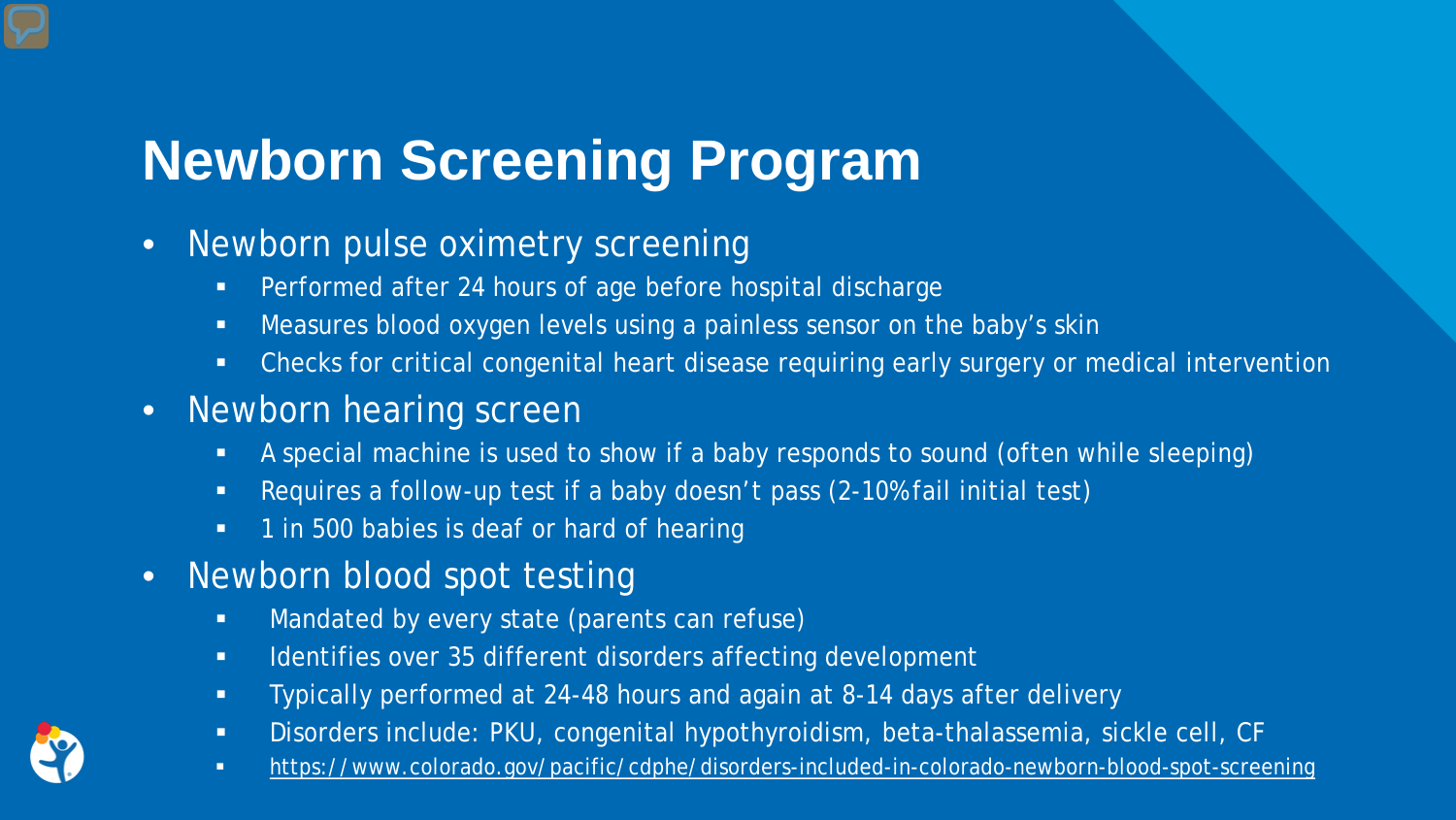## **Initial History: Child's Current Functioning**

#### • Adaptive skills

- Speech/language skills (rate of acquisition of new language)
- Sleep dysregulation (evening routines and the bedtime environment are important!)
- Feeding/eating (sensory or oral motor difficulties)
- Elimination (toilet training, constipation, diarrhea)
- Quality of relationships/attachment within new family
- Behavior (tantrums, grieving, indiscriminate behaviors)
- School placement

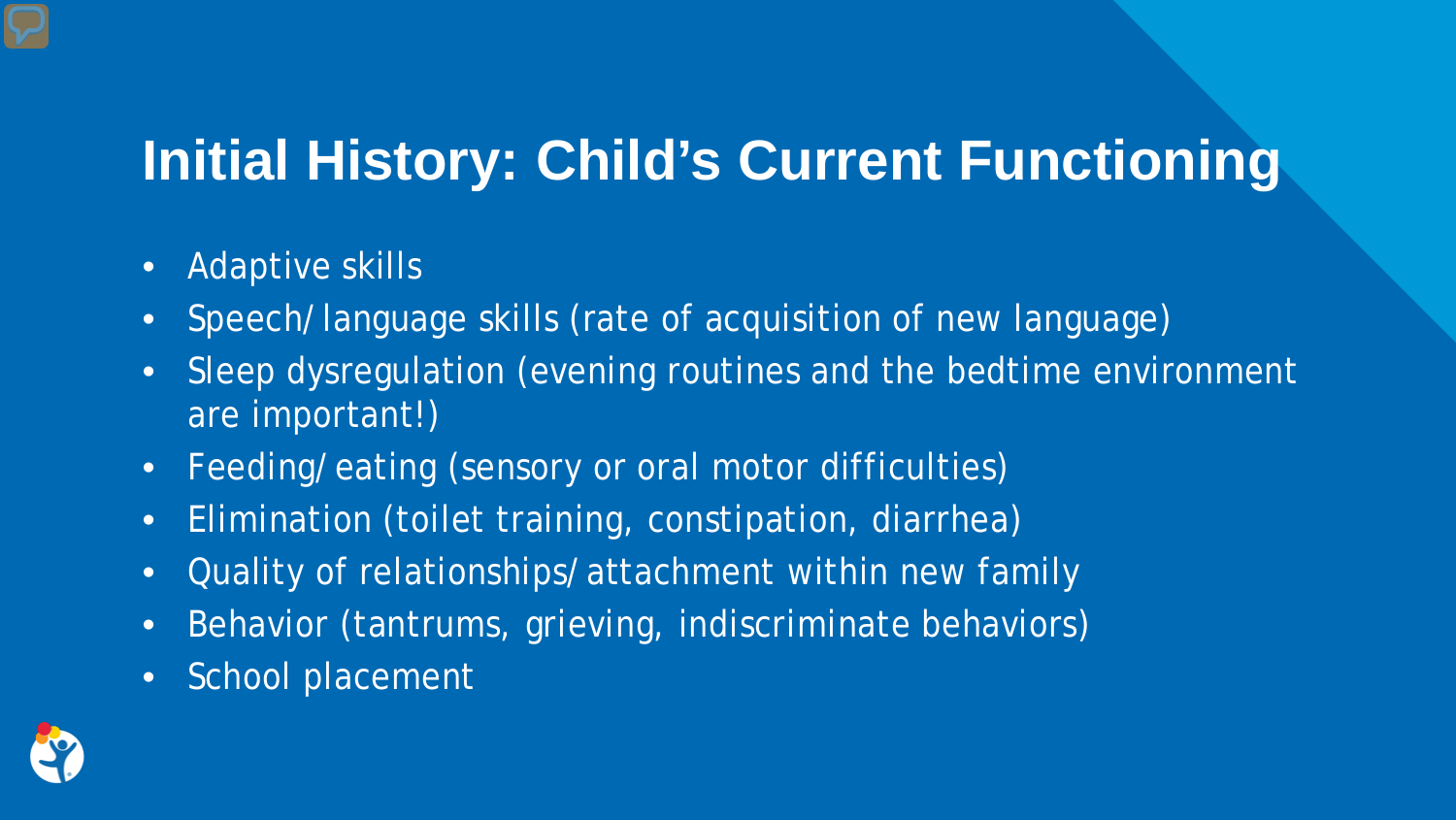## **Feeding Issues**

- Feeding is an attachment behavior! Important to offer reassurance, NOT restrict feeding, and avoid stress.
	- *Love Me, Feed Me: The Adoptive Parent's Guide to Ending the Worry about Weight, Picky Eating, Power Struggles and More* (Katja Rowell)
- Anxiety around feeding  $\rightarrow$  hoarding, pocketing, overeating
- Previous feeding techniques and exposures lead to difficulties with oral motor skills (sucking, chewing, swallowing) and picky eating
	- Babies fed via bottles with large nipples and big holes (orphanages)
	- Toddlers given large spoons and encouraged to eat quickly and mainly foods with a soft, liquid consistency (porridges and soups, not meats)
- Onset of puberty may be advanced as a child's nutritional status rapidly improves (high rates of precocious puberty in girls)

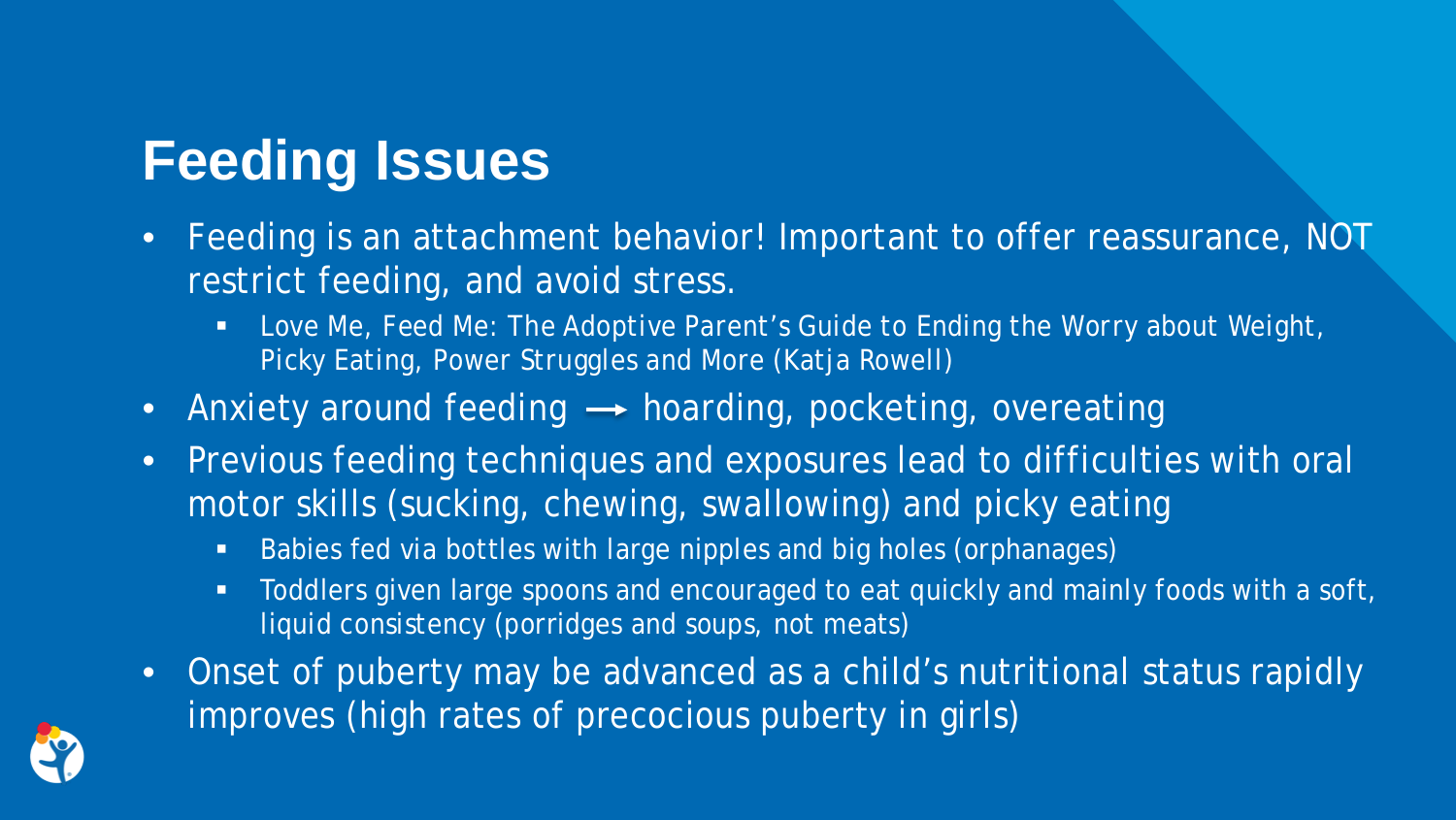# **Complete Physical Exam**

- Growth (weight, height, and head circumference)
- Physical exam
	- **Dysmorphic features suggestive of a genetic condition/birth defect**
	- ENT exam (dental caries and impacted ear wax for IA)
	- Genital exam (Tanner staging, testes descended)
	- Neurologic exam (developmental abnormalities)
	- Skin exam (birthmarks/scars, Mongolian spots, ringworm, molluscum)



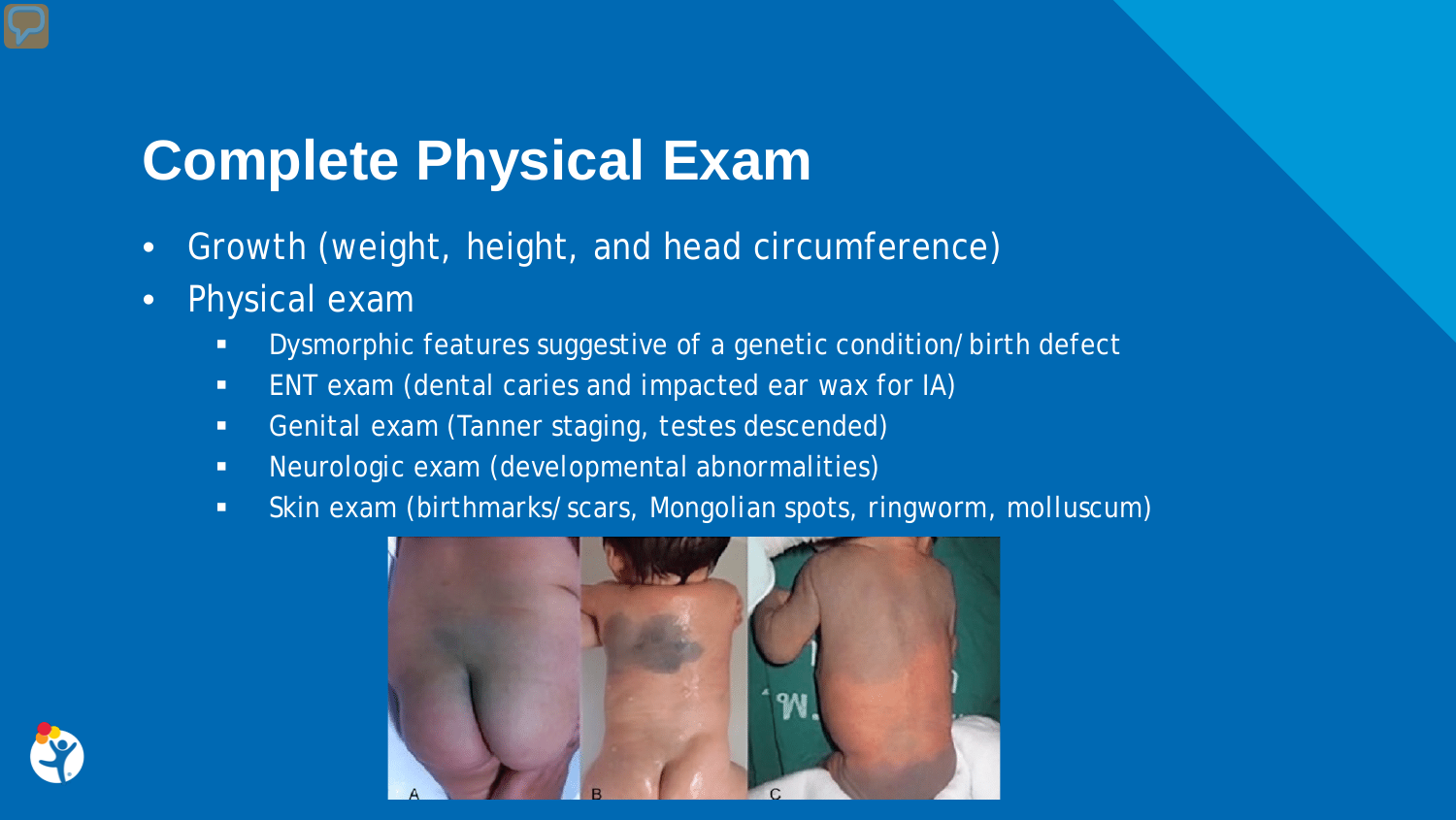#### **Physical Exam: Special Considerations**

- Especially for older children and those adopted internationally, some of these children have NEVER had a physical exam before (or have had only limited exposure to the medical system) and are very afraid!
- Interpreter should be present for older children (need to arrange this ahead of time)

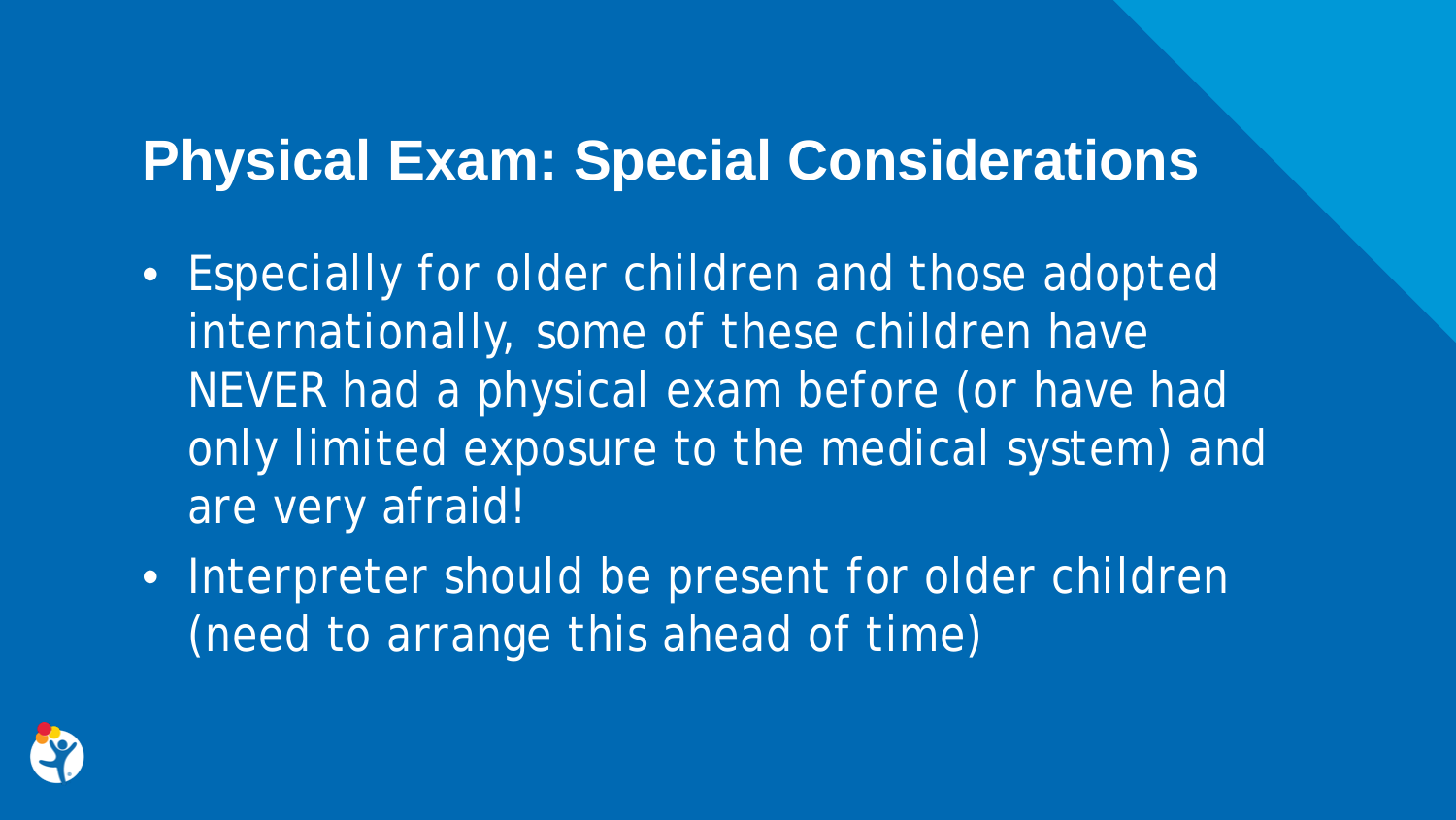#### **Birth Defects**

- A birth defect is a problem that happens while a baby is developing in the biological mother's body. Most birth defects occur during the first trimester (3 months) of pregnancy.
- They can be due to the maternal environment/exposures (infections or toxins), inherited genetically, or be of unknown cause.
- Approximately 3% (1 in 33) of babies will have a birth defect (120,000 babies born each year in the U.S.).
- A birth defect may affect how the body looks, works, or both.
- Birth defects can vary from mild to severe.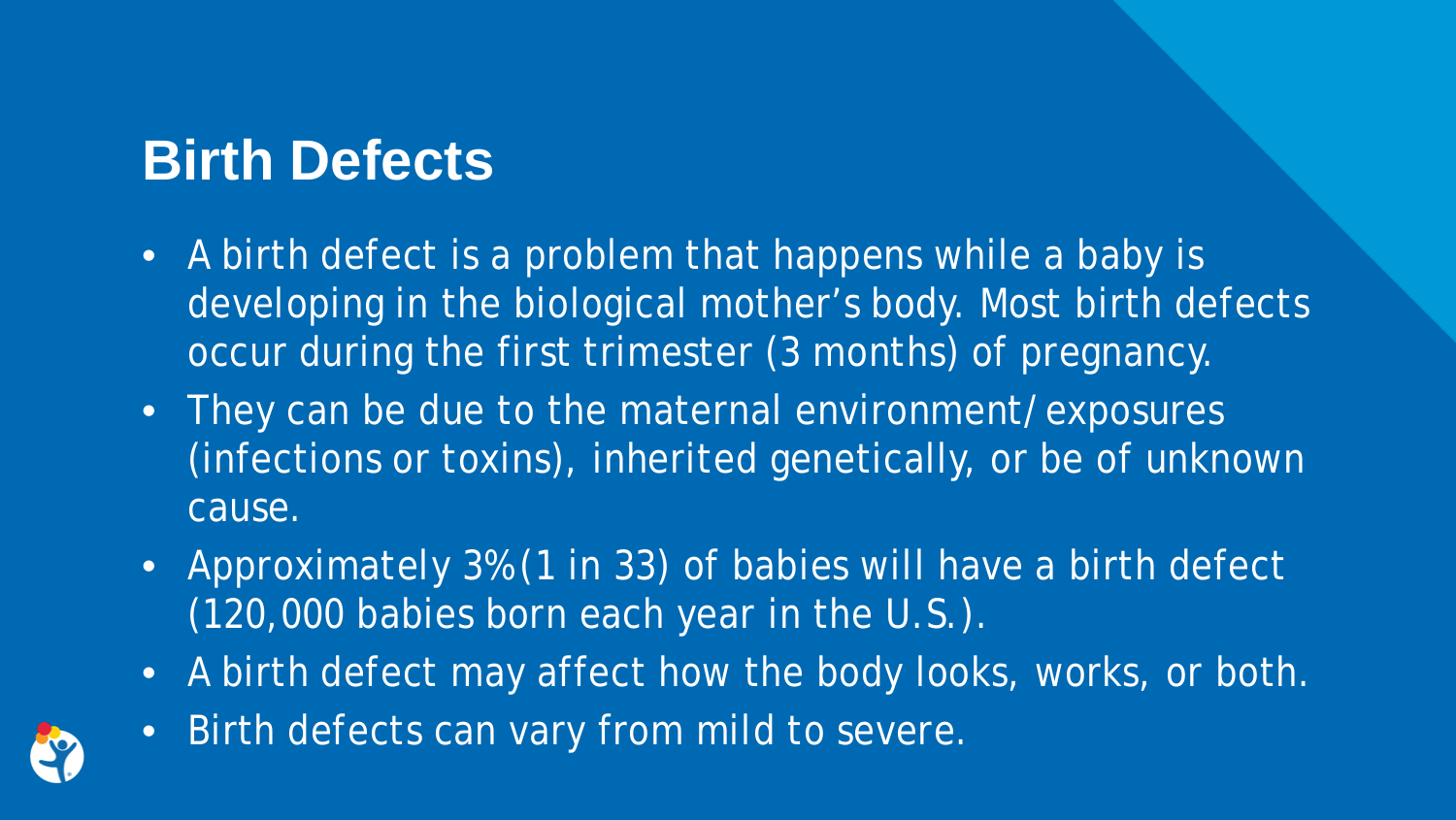#### **Birth Defects**

#### • Most common birth defects in the U.S.:

- **Congenital heart defects**
- Cleft lip/palate
- **-** Down syndrome
- **Spina bifida**

• <https://www.cdc.gov/ncbddd/birthdefects/data.html>

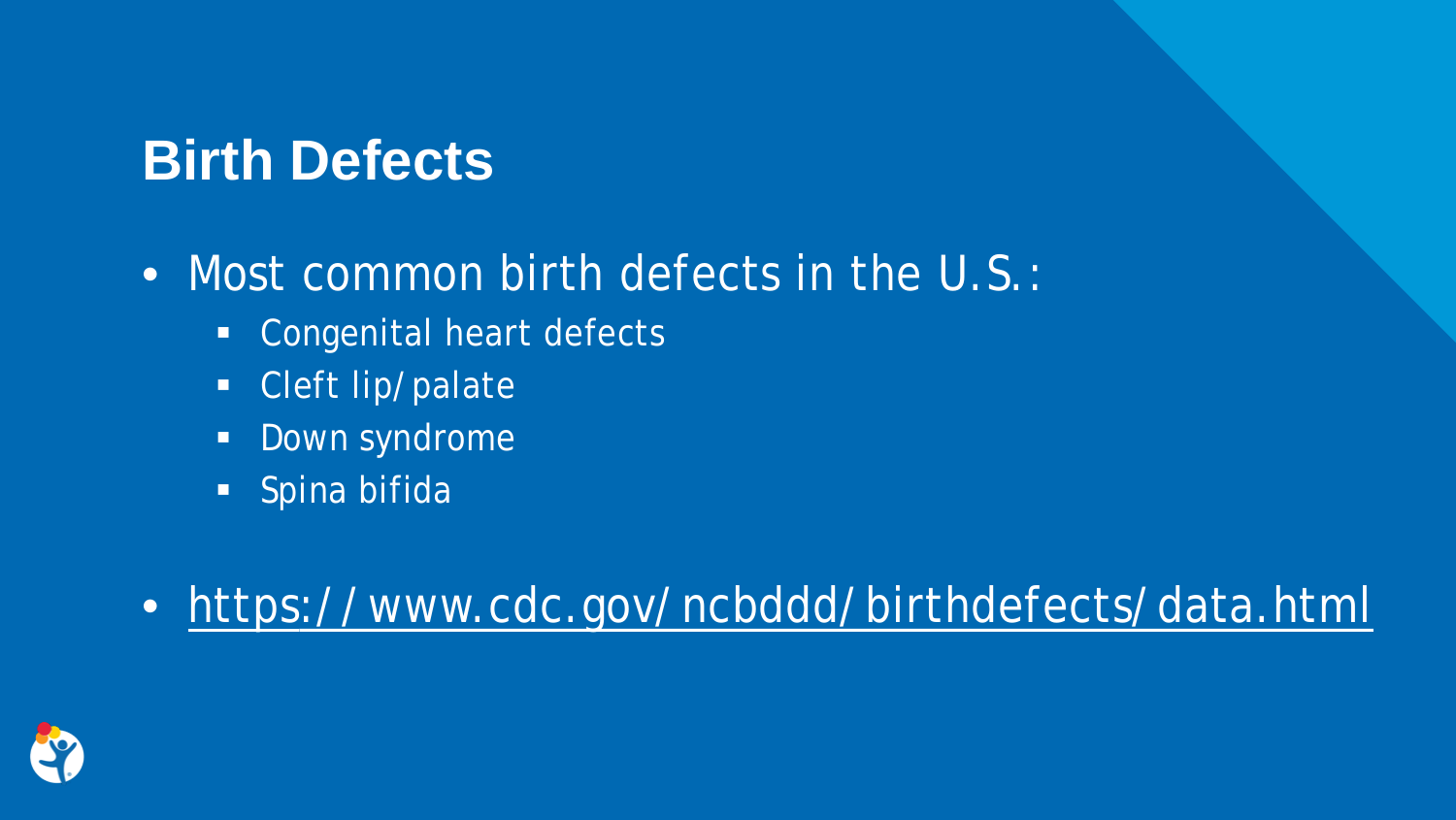## **Screening Lab Tests for International Adoption**

- Environmental, genetic, and nutrition risks:
	- Complete blood count (anemia, iron deficiency, Thalassemia)
	- **Lead**
	- **Thyroid function tests (iodine deficiency, congenital hypothyroidism)**
- Infectious diseases:
	- Hepatitis B and C
	- $HIV$
	- **Strongyloides**
	- **Syphilis**
	- **Tuberculosis (serum test if > 2 years)**
- Vaccine titers
- Stool studies: Giardia, parasites

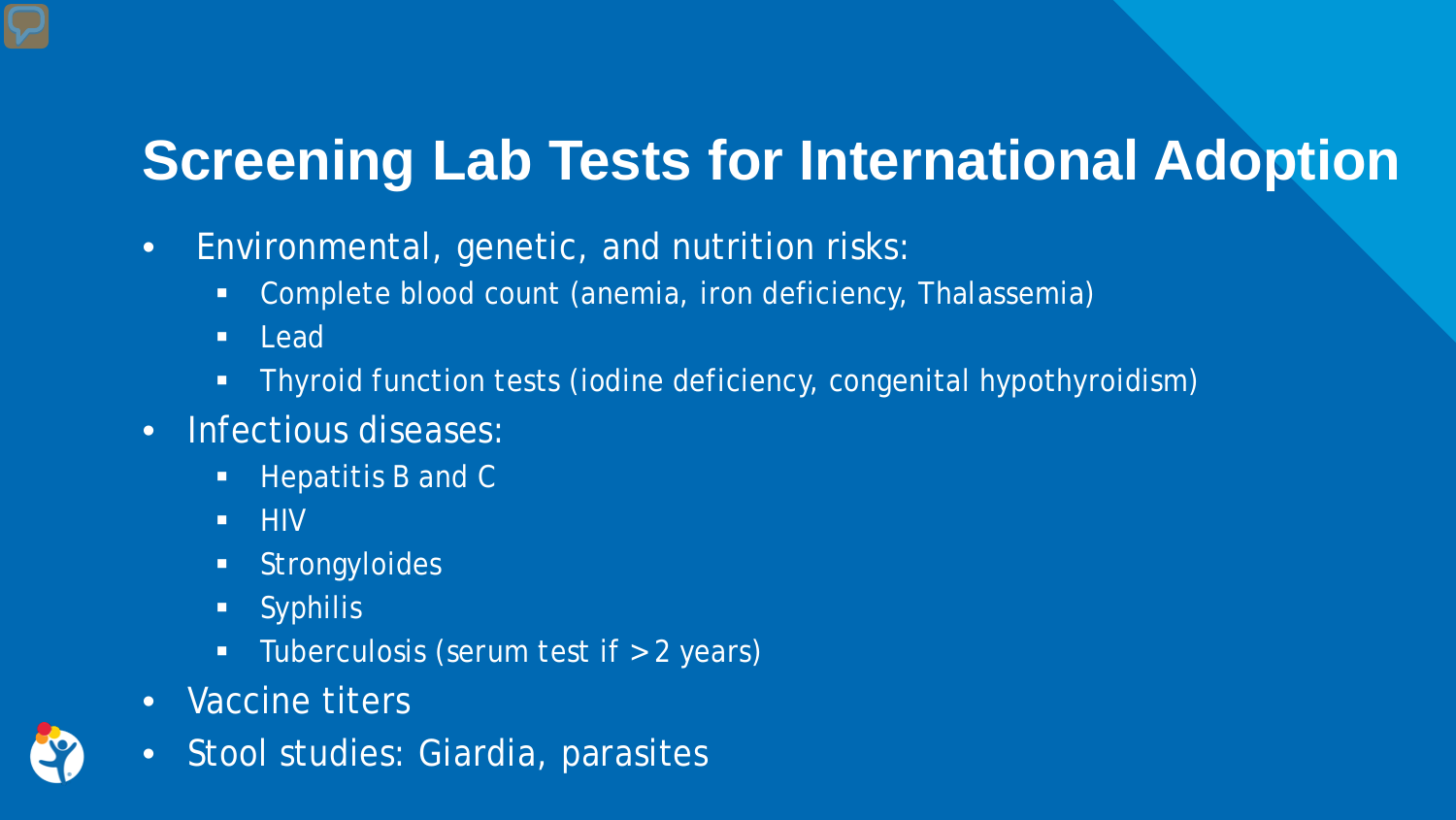#### **Developmental/Psychological Assessments**

- *Occupational Therapy*:
	- Fine motor
	- **Sensory**
	- **Feeding and oral motor skills**
- *Physical Therapy*:
	- Gross motor (rolling, crawling, sitting, walking, running, climbing)
- *Neuropsychology*:
	- **Cognition**
	- **Speech/language**
	- **Sleep**
	- **Attachment**
	- General behavior, socio-emotional development

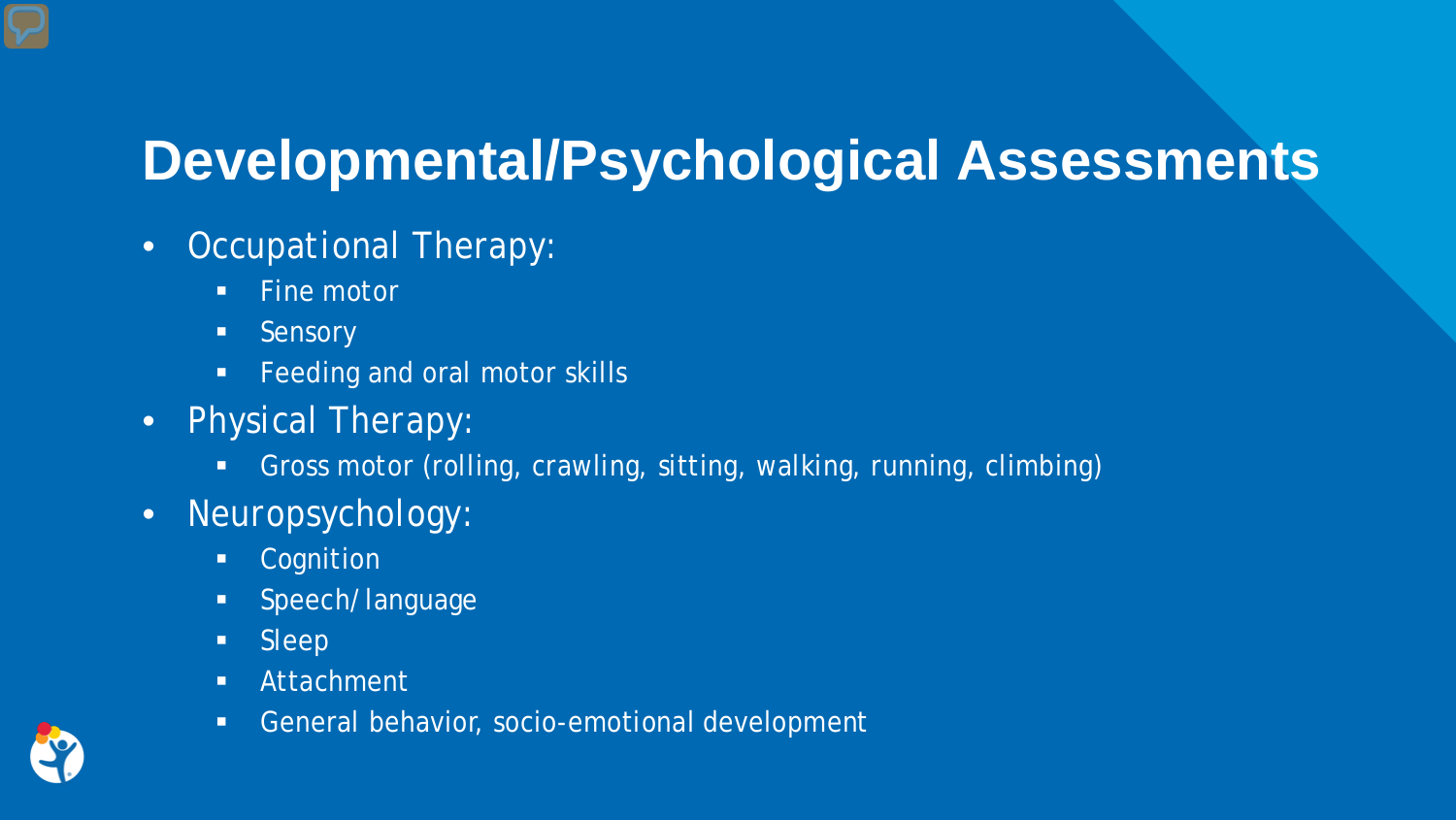#### **Special Consideration: Age Determination**

- No accurate or reliable tests for age determination!
- Consider child's history/records, growth, development, dental exam
- Both bone and dental age may be delayed by malnutrition
- Radiographic bone age is rarely helpful





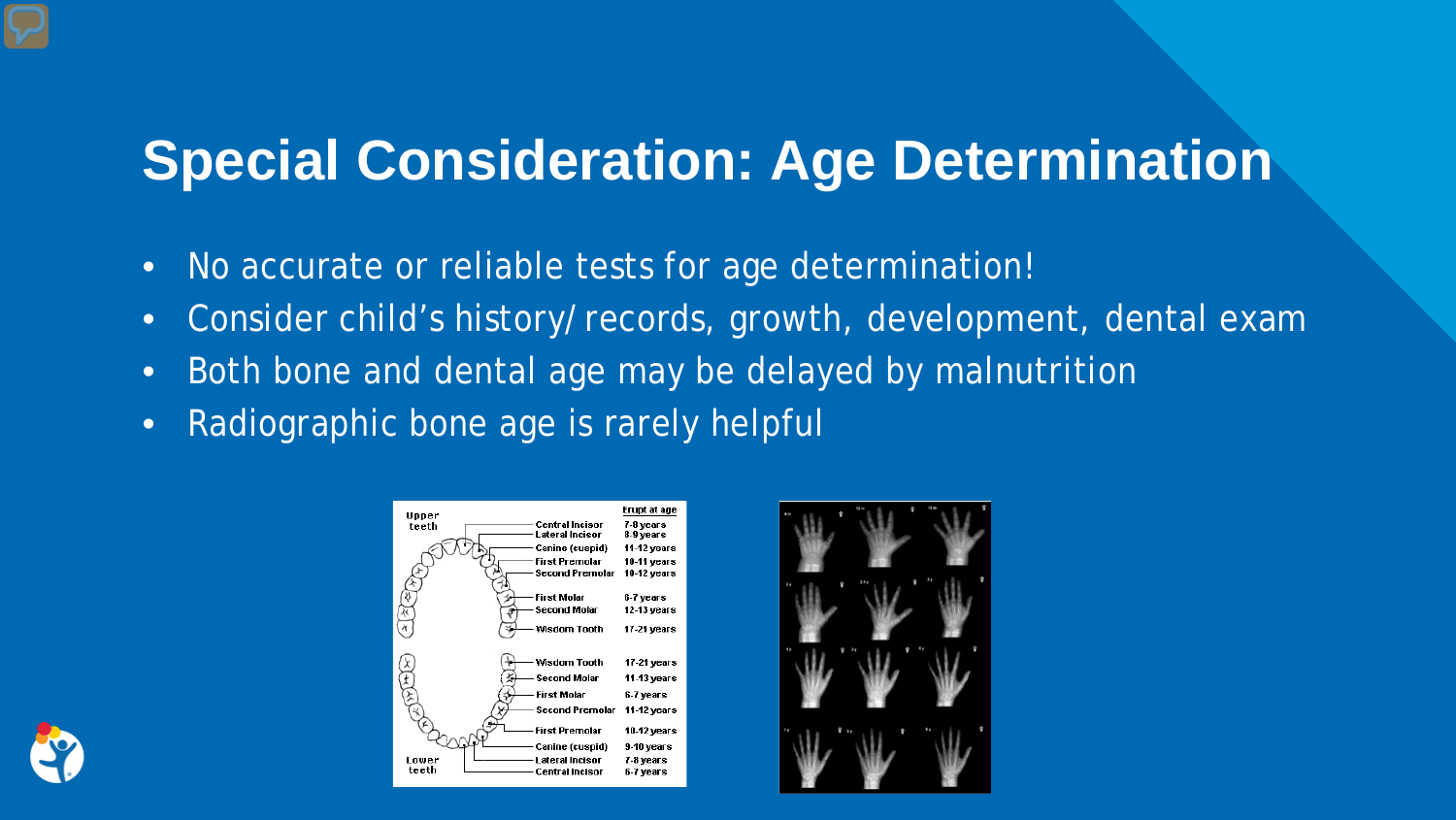# **Nursing an Adopted Baby**

- May be able to achieve a partial or even full milk supply
- Regimens involve pumping the breasts with a fully automatic pump, taking a birth control pill to mimic pregnancy, and taking a galactogue to stimulate milk production (need to start at least 2 months before the baby arrives)
- Galactogogues (can be used alone if less than 2 months to prepare)
	- **Fenugreek (herb sold in tea or capsule form)**
	- Pharmaceutical drugs (Metoclopramide/Reglan or Domperidone/Motilium)
- Nursing supplementation device (allows you to feed supplementary milk or formula while baby nurses at the breast)
- Visit with a lactation professional if interested (as early as possible!)
- Breastfeeding Management Clinic



 https://www.childrenscolorado.org/doctors-and[departments/departments/primary-care/breastfeeding-management-clinic/#](https://www.childrenscolorado.org/doctors-and-departments/departments/primary-care/breastfeeding-management-clinic/#:%7E:text=To%20learn%20more%20about%20the,call%20720%2D777%2D2740.)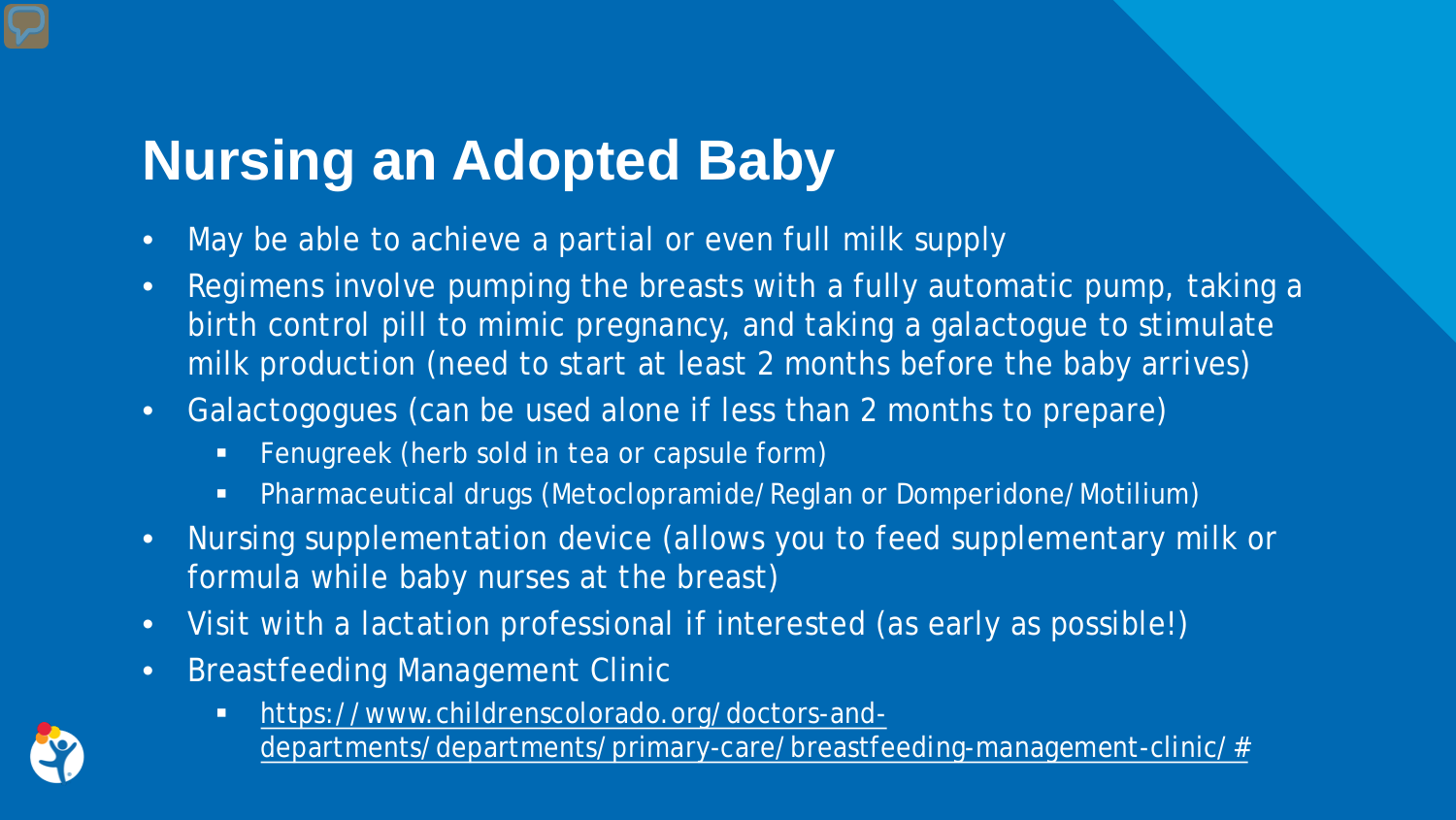# **Long-term Medical and Health Issues Related to Adoption**

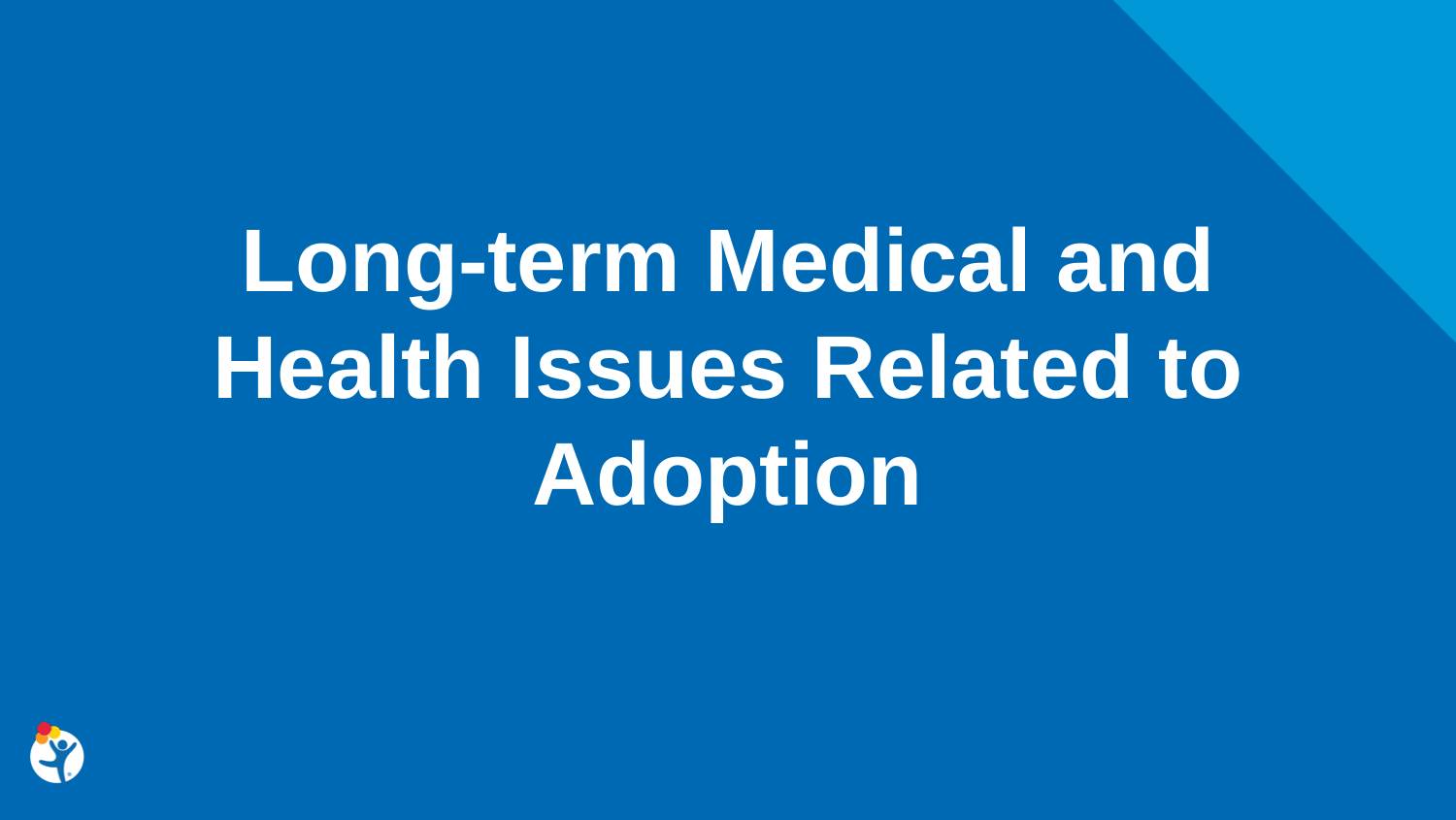#### **Developmental Delays**

- Timely identification of developmental delays is critical!
- All children should be routinely screened at every well visit
- Common risk factors for adopted children:
	- Prematurity, prenatal substance exposure, poor prenatal care, genetics
- Referrals can be made to Early Interventions between birth to 36 months of age
- Referrals can be made through the school system for children older than 36 months (may qualify for IEP or 504 Plan)
- Referrals to individual therapies (e.g., speech, occupational, and physical therapy) when indicated

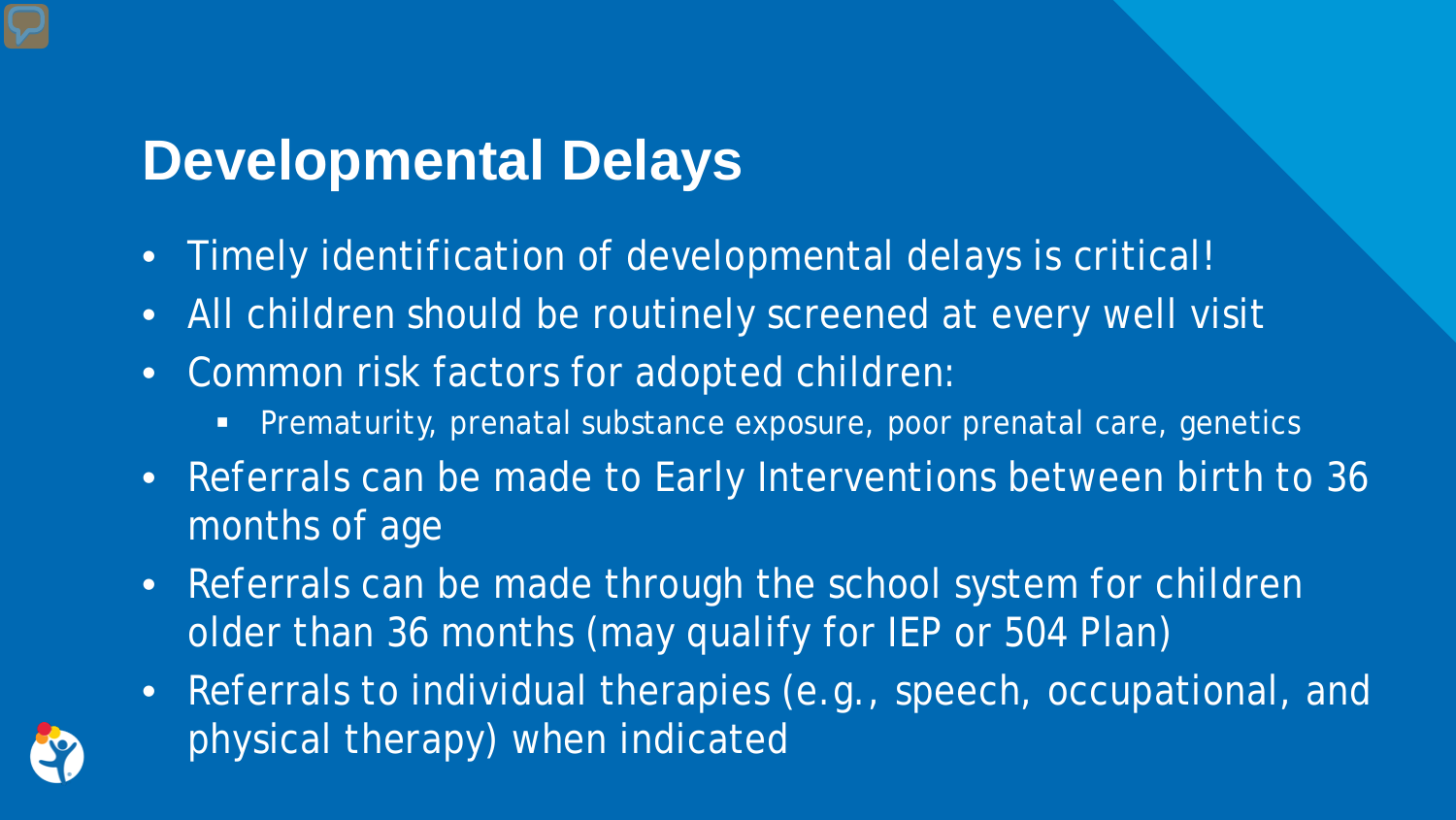#### **Behavioral and Mental Health Problems**

- Adopted children are at high risk for sensory, emotional, and behavioral difficulties
- Common risk factors for adopted children:
	- Prenatal drug and alcohol exposure, family history (genetics)
	- IA: prolonged institutionalization, multiple placements, previous abuse/neglect
- Impact of intra-uterine drug exposure can be subtle and extensive
- Even children placed as newborns may have struggles related to their early history or history of adoption that show up years later.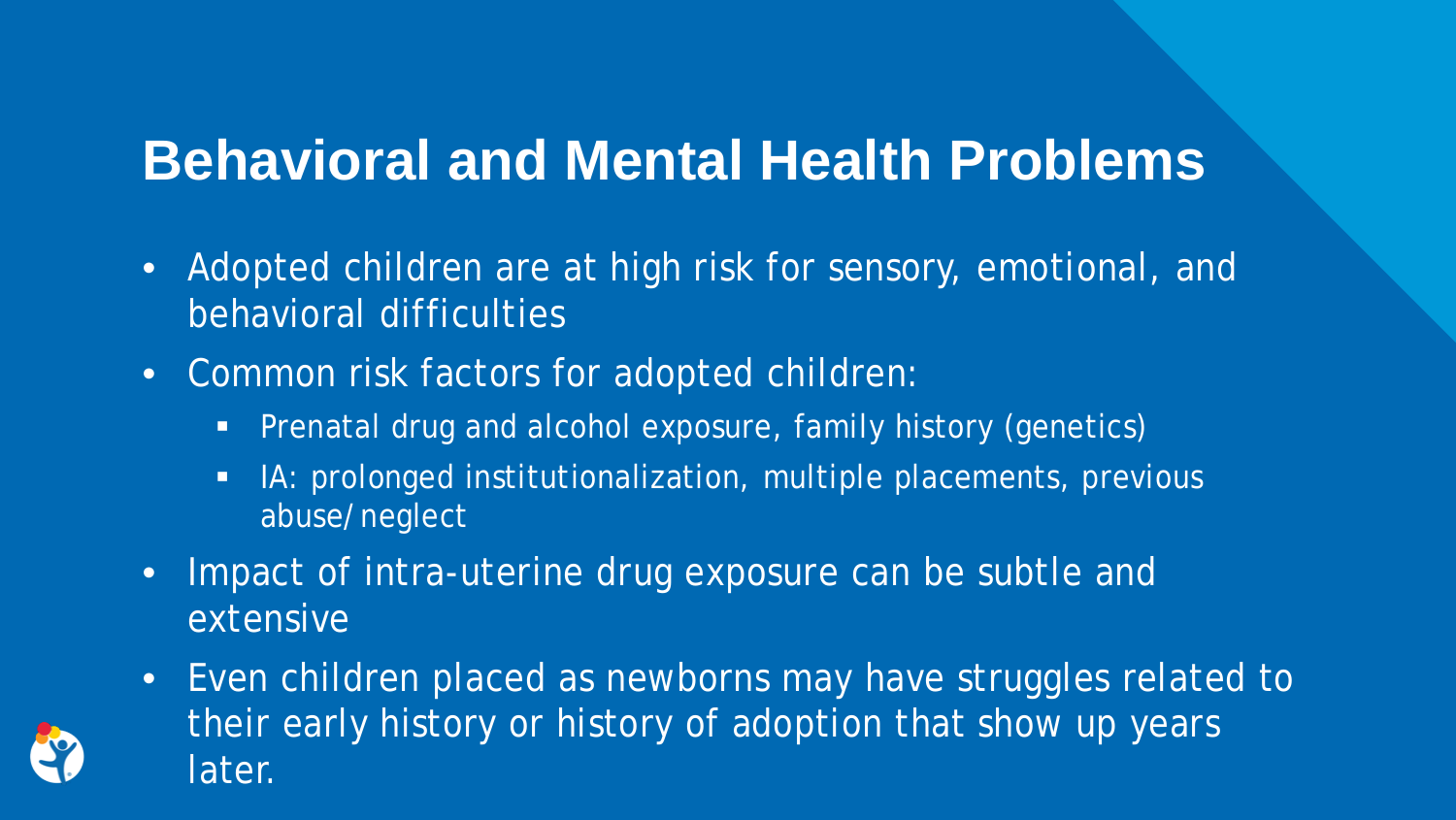#### **Behavioral and Mental Health Problems**

- Sensory integration disorder, excitability
- Attachment disorder
- Self-stimulation behaviors (e.g., rocking, head banging)
- Attention problems, impulsivity, or ADHD
- Irritability, severe temper tantrums
- Withdrawn behaviors
- Aggression, self-injuring behaviors, oppositional defiant/conduct disorder
- Sleep dysregulation, night terrors/nightmares
- Anxiety, depression, other mood disorders
- Learning problems, school avoidance
- Autism Spectrum Disorder
- Addiction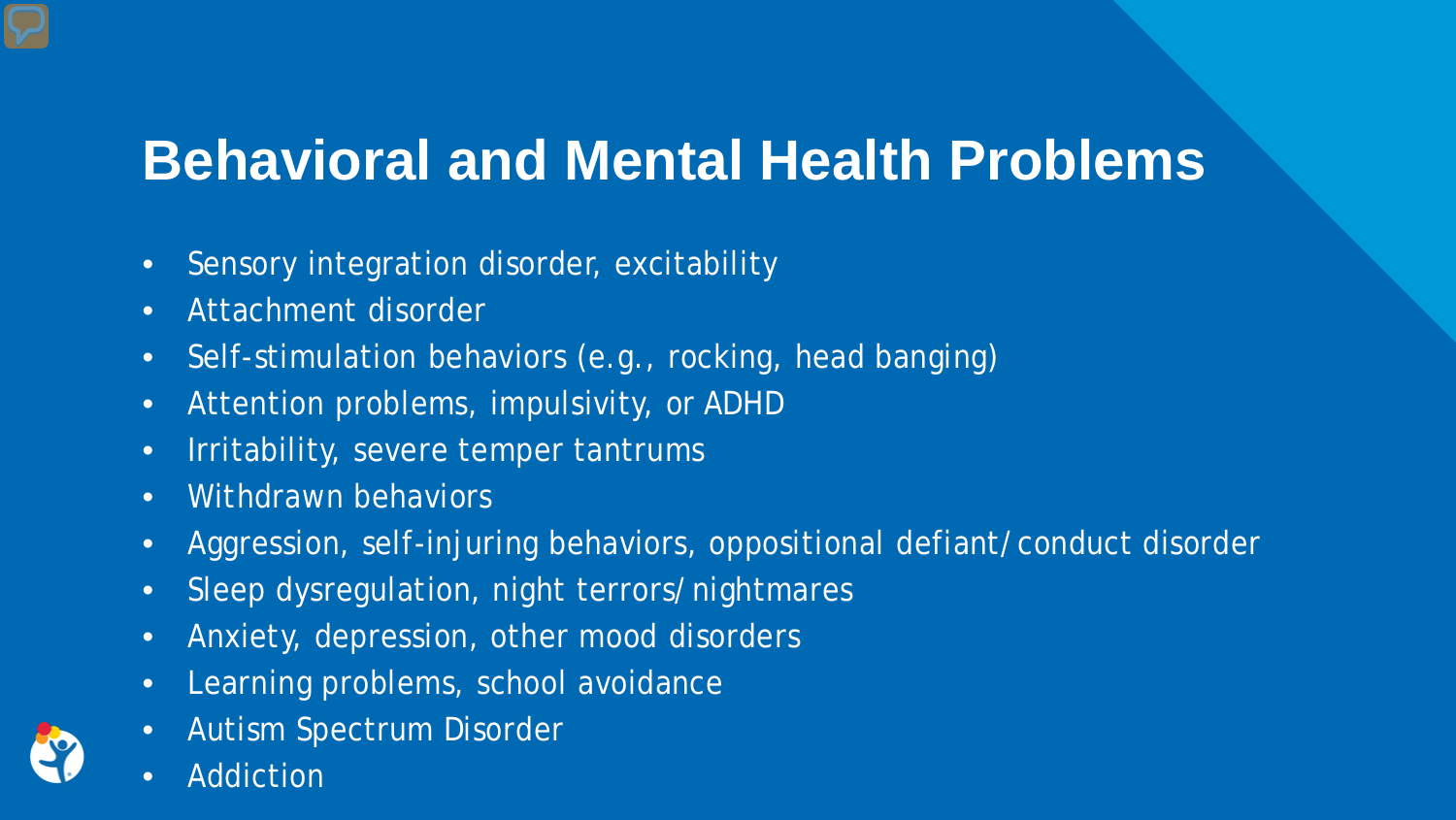#### **Prenatal Substance Exposure**

- Almost all drugs are known to cross the placenta and have some effect on the fetus
- More exposure = more adverse effects
- Prevalence estimates for prenatal substance use vary widely and have been difficult to establish
- Two methods to identify drug use:
	- Self-report
	- Biological specimens (no gold standard)
		- o Urine (recent use)
		- Meconium ( $2<sup>nd</sup>$  and  $3<sup>rd</sup>$  trimester use)
		- o Hair (longer period of use)

**TABLE 1** Comparison of Drug Use Among Women 15 to 44 Years of Age by Pregnancy Status: 2009-2010

|                       | Pregnant<br>Women, % | Nonpregnant<br>Women, % |  |
|-----------------------|----------------------|-------------------------|--|
| Illicit drug use      | 4.4                  | 10.9                    |  |
| Alcohol use           | 10.8                 | 54.7                    |  |
| <b>Binge drinking</b> | 3.7                  | 24.6                    |  |
| Cigarette use         | 16.3                 | 26.7                    |  |



• Negative screening DOESN'T ensure that the pregnancy was drug free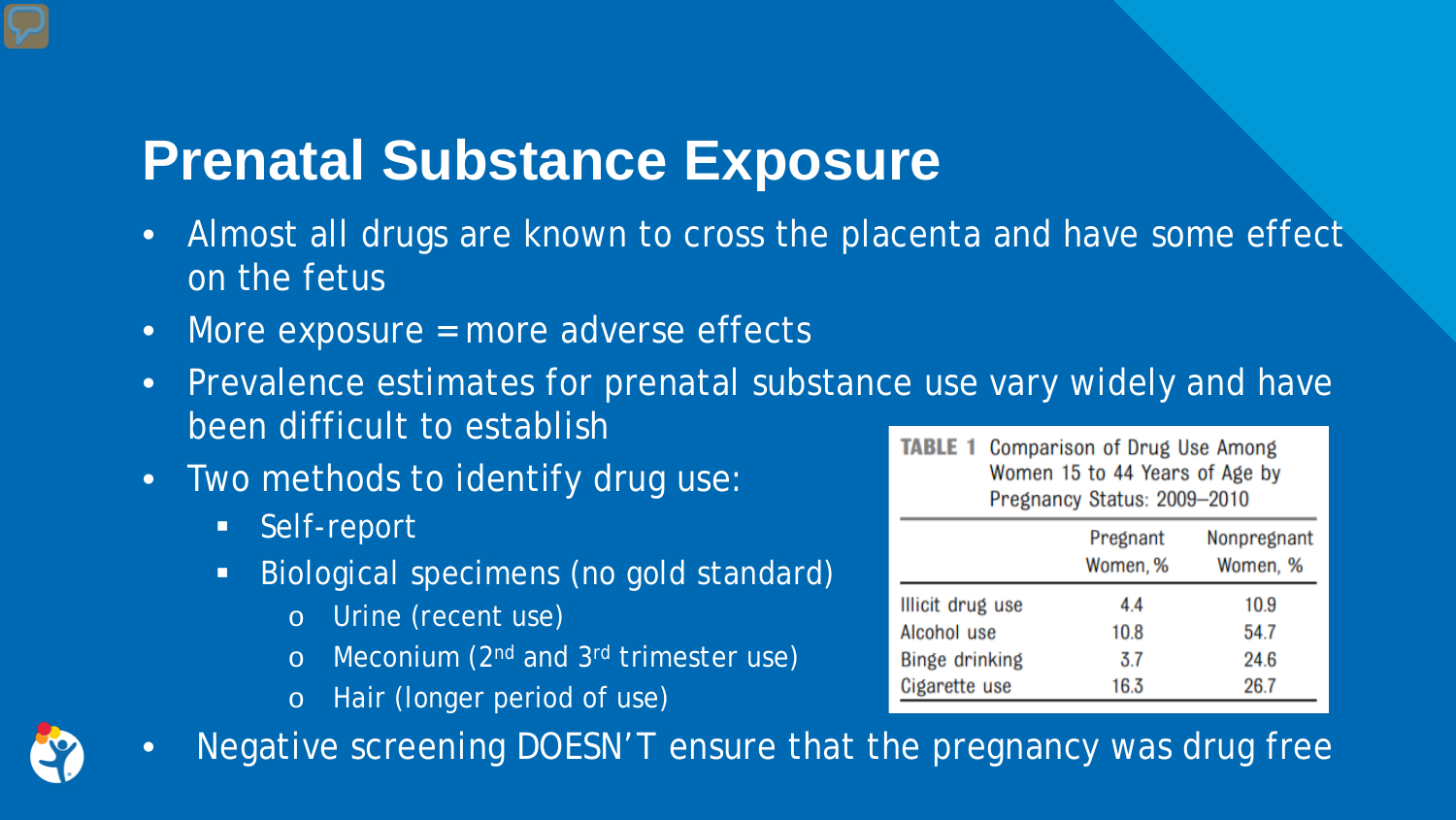#### **Prenatal Substance Exposure**

- Embryonic period (1<sup>st</sup> 8 weeks): Early in gestation can have teratogenic effects on embryo/fetus causing miscarriage or a birth defect
- Fetal period (9<sup>th</sup> week to birth): After major structural development is complete, there can be more subtle and long-term effects
	- Abnormal growth and/or maturation
	- **Alterations in neurotransmitters and their receptors**
	- Changes in brain organization

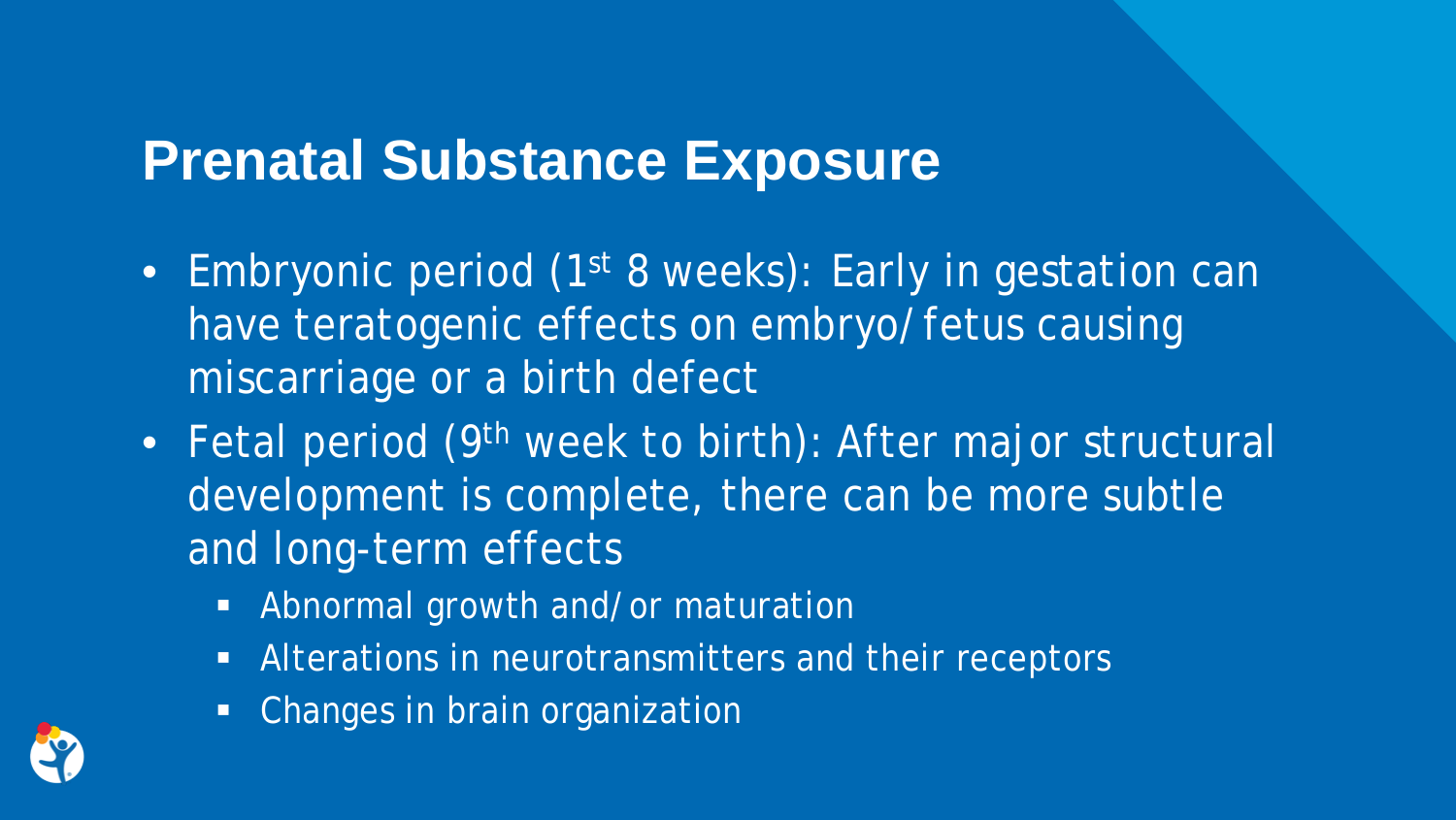#### **Prenatal Substance Exposure**

#### TABLE 2 Summary of Effects of Prenatal Drug Exposure

|                                  | Nicotine               | Alcohol       | Marijuana     | <b>Opiates</b>         | Cocaine                | Methamphetamine |
|----------------------------------|------------------------|---------------|---------------|------------------------|------------------------|-----------------|
| Short-term effects/birth outcome |                        |               |               |                        |                        |                 |
| Fetal growth                     | Effect                 | Strong effect | No effect     | Effect                 | Effect                 | <b>Effect</b>   |
| Anomalies                        | No consensus on effect | Strong effect | No effect     | No effect              | No effect              | No effect       |
| Withdrawal                       | No effect              | No effect     | No effect     | Strong effect          | No effect              | ÷               |
| Neurobehavior                    | Effect                 | Effect        | Effect        | <b>Effect</b>          | Effect                 | <b>Effect</b>   |
| Long-term effects                |                        |               |               |                        |                        |                 |
| Growth                           | No consensus on effect | Strong effect | No effect     | No effect              | No consensus on effect | ÷               |
| <b>Behavior</b>                  | <b>Effect</b>          | Strong effect | <b>Effect</b> | Effect                 | Effect                 | 大               |
| Cognition                        | Effect                 | Strong effect | Effect        | No consensus on effect | Effect                 | ÷               |
| Language                         | Effect                 | Effect        | No effect     | ÷                      | Effect                 |                 |
| Achievement                      | Effect                 | Strong effect | Effect        | $\star$                | No consensus on effect |                 |

\* Limited or no data available.

Prenatal Substance Abuse: Short- and Long-term Effects on the Exposed Fetus. Behnke M, Smith V, COMMITTEE ON SUBSTANCE ABUSE, and COMMITTEE ON FETUS AND NEWBORN. Pediatrics 2013; 131:e1009-24.

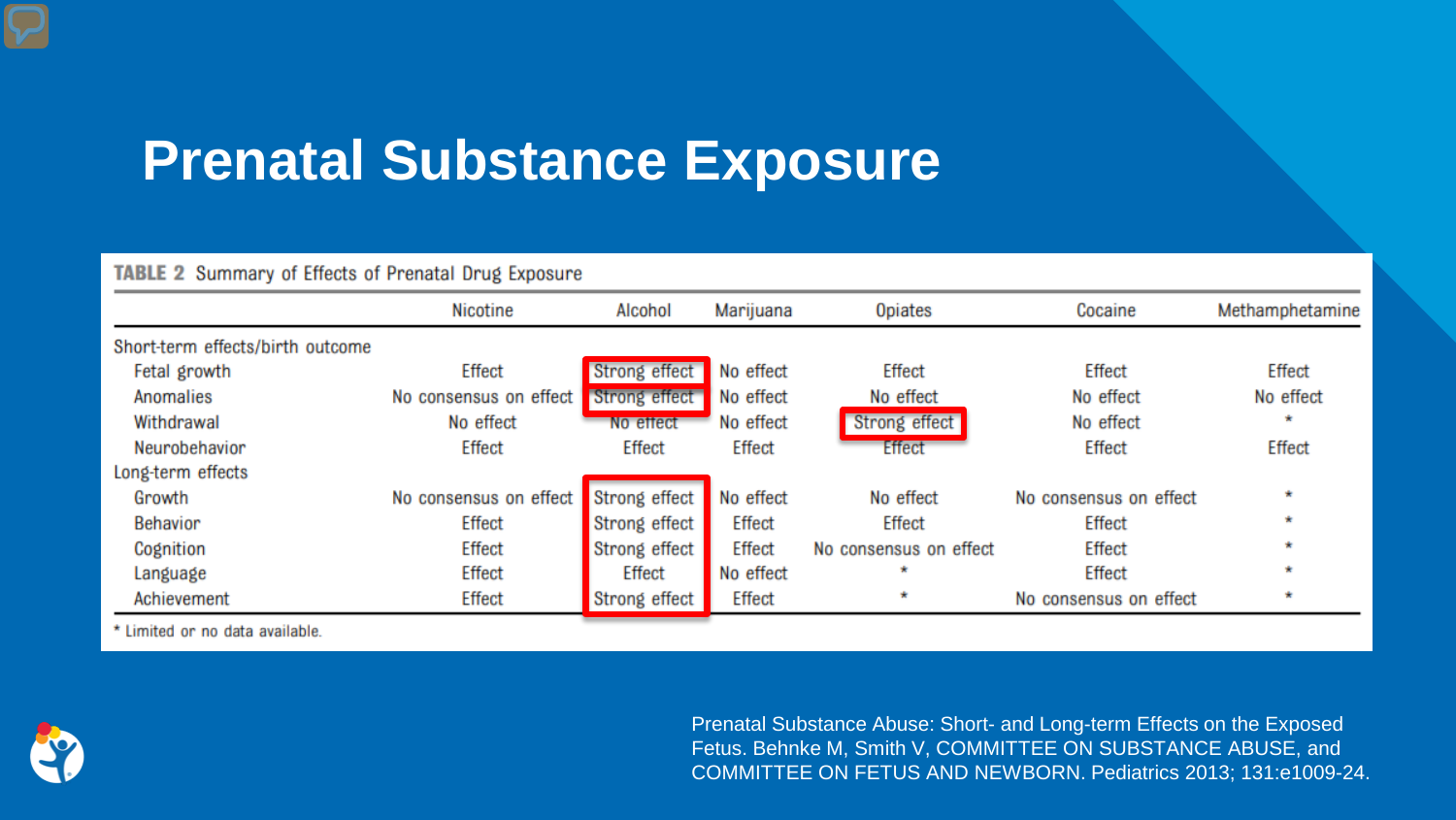#### **Tobacco**

- Nicotine is only 1 of ~30 compounds that have been associated with adverse health outcomes through maternal smoking
- Nicotine patches and gums during pregnancy are also unsafe
- Electronic vapor products: in addition to the toxic effects of nicotine, some of the flavorings can be toxic
- Affects fetal growth and can cause low birthweight, but older children appear more likely to be obese
- Associated with cleft lip and palate
- No clear neonatal withdrawal symptoms after birth
- Affects brain development and has long-term behavioral effects:
	- **IMPULS** Impulsivity, hyperactivity, and attention problems
	- Higher rates of delinquency, criminal behavior, substance abuse in adults
	- **Abnormalities in learning and memory**

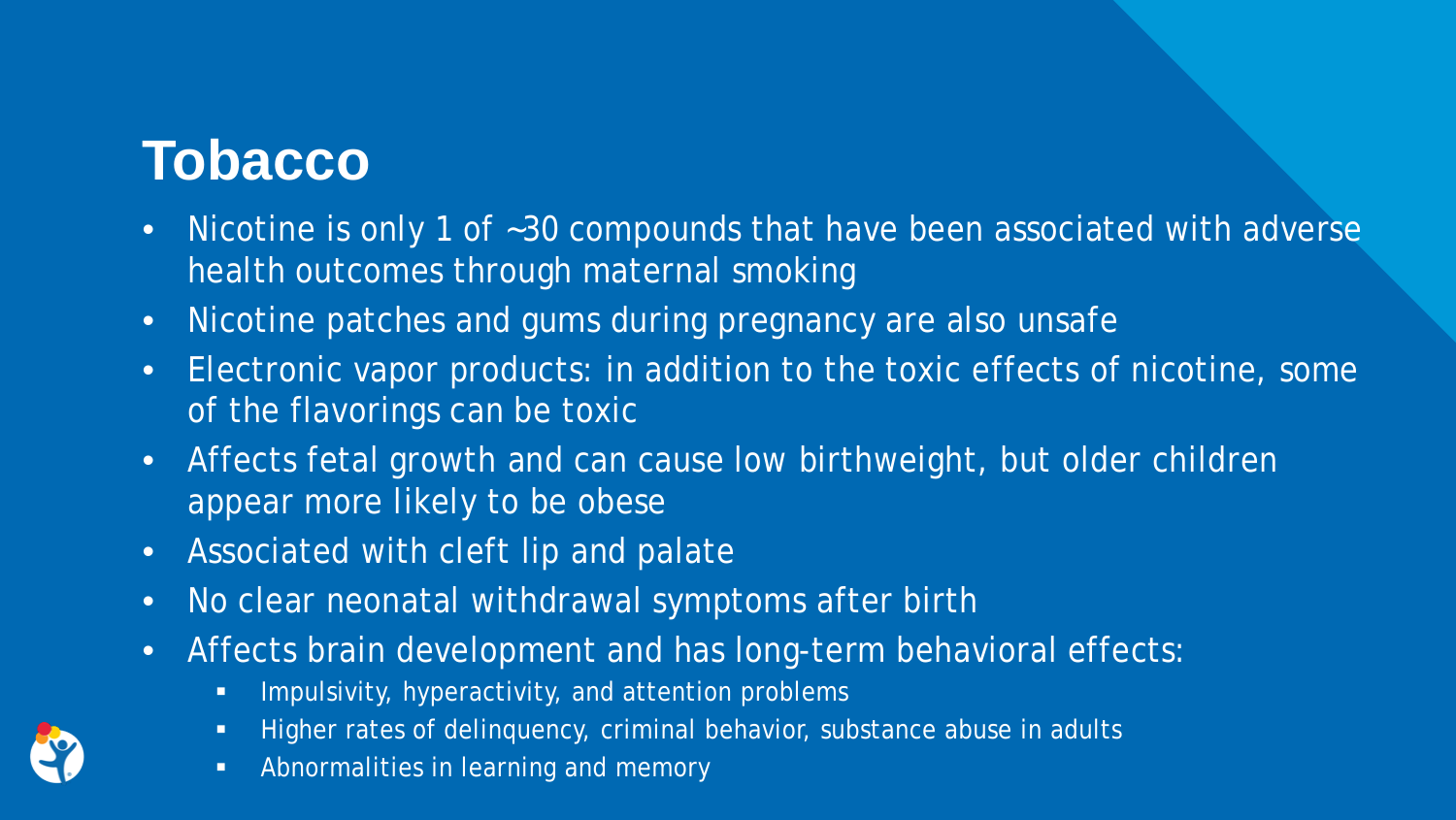## **Marijuana**

- Very common in Colorado! ("If it's legal, it must be safe")
- Does not appear to have an effect on fetal or childhood growth
- No clear teratogenic effects (birth defects)
- No clear neonatal withdrawal symptoms after birth
- Associated with increased startles and tremors in newborns
- Affects brain development and has long-term behavioral effects:
	- **IMPULSIVITY and attention problems**
	- Has not been shown to affect IQ, although may cause subtle deficits in learning and memory

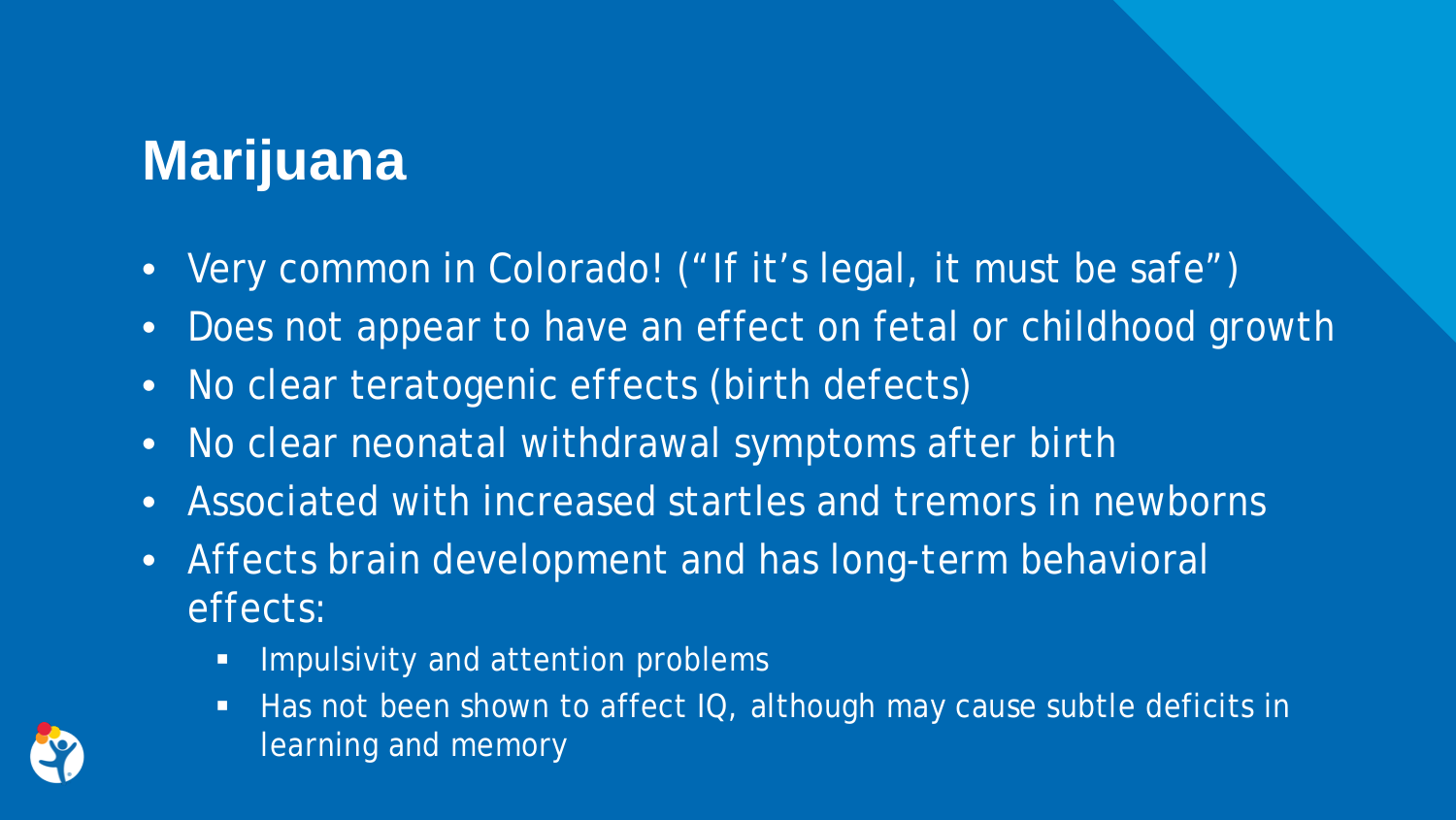#### **Alcohol**

- Most widely studied prenatal drug of abuse
- Affects fetal growth and can cause low birthweight and long-term poor growth
- No clear neonatal withdrawal symptoms
- Associated with low levels of arousal in newborns
- Known teratogenic effects: FAS/FASD
- FAS diagnosis:
	- 1. Abnormal facial features
	- 2. Lower-than-average height, weight, or both
	- 3. Central nervous system problems (e.g., small head size, problems with attention and hyperactivity, poor coordination)
	- 4. Prenatal alcohol exposure; although confirmation is not required to make a diagnosis



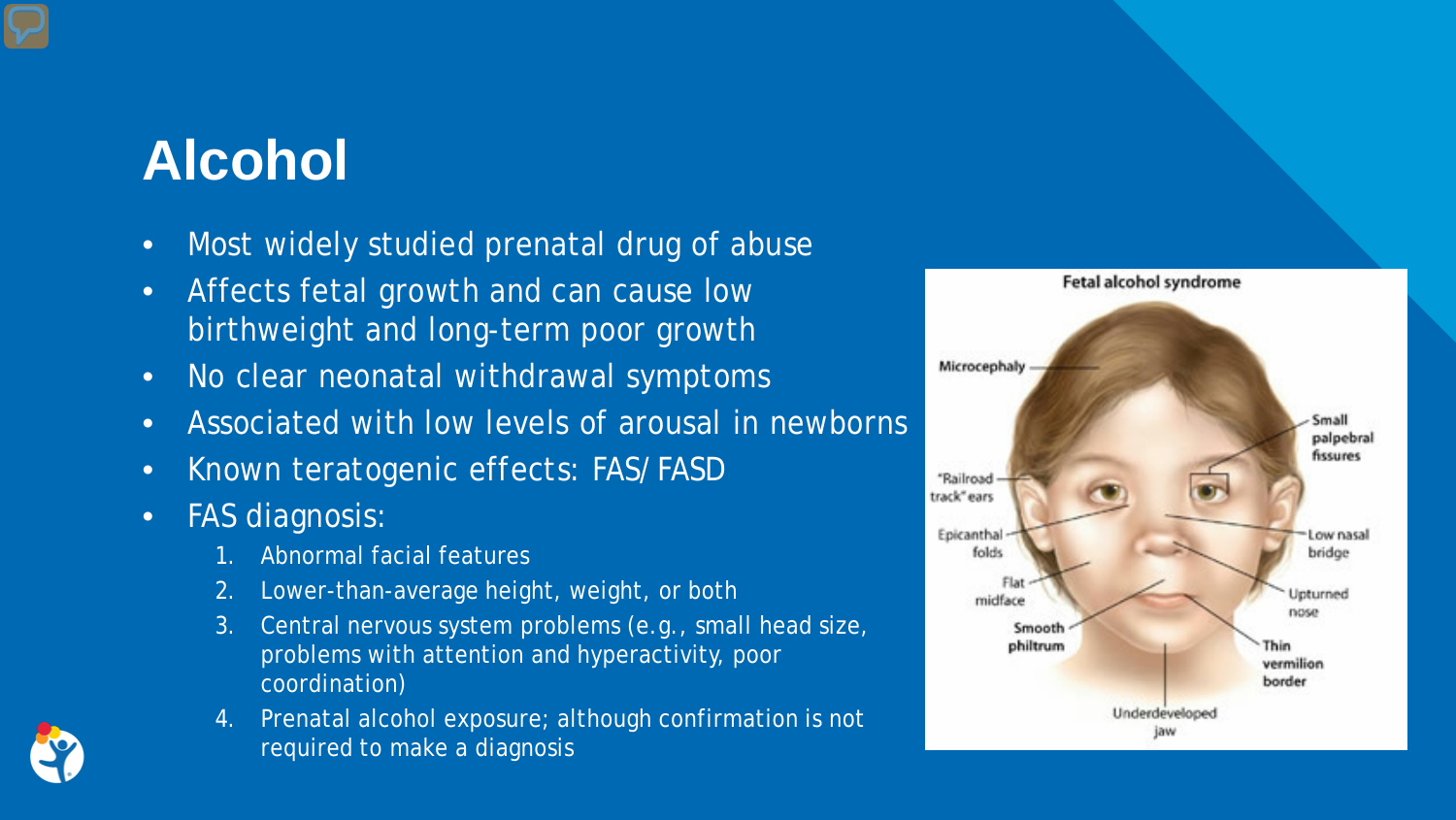## **Alcohol**

- Fetal alcohol spectrum disorders (FASDs) are a group of conditions that can occur in a person whose mother drank alcohol during pregnancy. These effects can include physical problems and problems with behavior and learning. Often, a person with an FASD has a mix of these problems.
- <https://www.cdc.gov/ncbddd/fasd/index.html>
- Long-term behavioral effects:
	- **IMPULSIVITY and attention problems**
	- **Poor coordination or balance**
	- **Poor judgment and problem-solving skills**
	- Poor social skills
	- **Increased delinquency and substance abuse**
	- **Abnormalities in learning and memory**

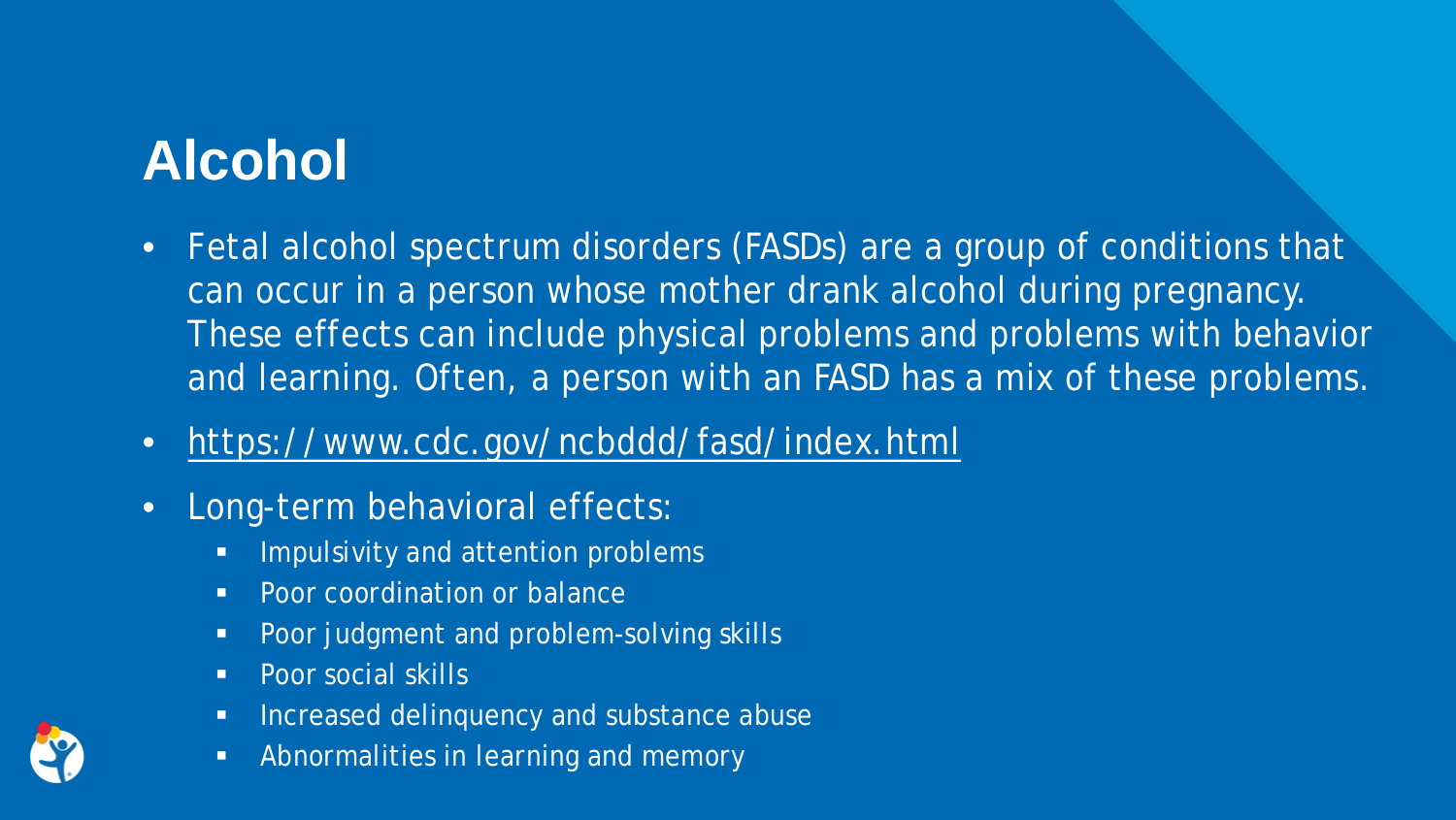#### **Opiates/Opioids/Narcotics**

- Drugs derived from opium: Vicodin, OxyContin, Percocet, Dilaudid, Heroin, Morphine, Codeine, Fentanyl, etc.
- Opioid substitution therapy:
	- Methadone (has been used to treat opioid use for decades)
	- Buprenorphine (Buprenex) (approved in 2002 for opioid-dependent adults)
- Benefits of opioid substitution therapy during pregnancy:
	- Prevents complications of withdrawal in the pregnant woman
	- Encourages prenatal care reducing the risk of obstetric complications
	- Reduces criminal activity
	- Avoids risks to the pregnant woman associated with drug use

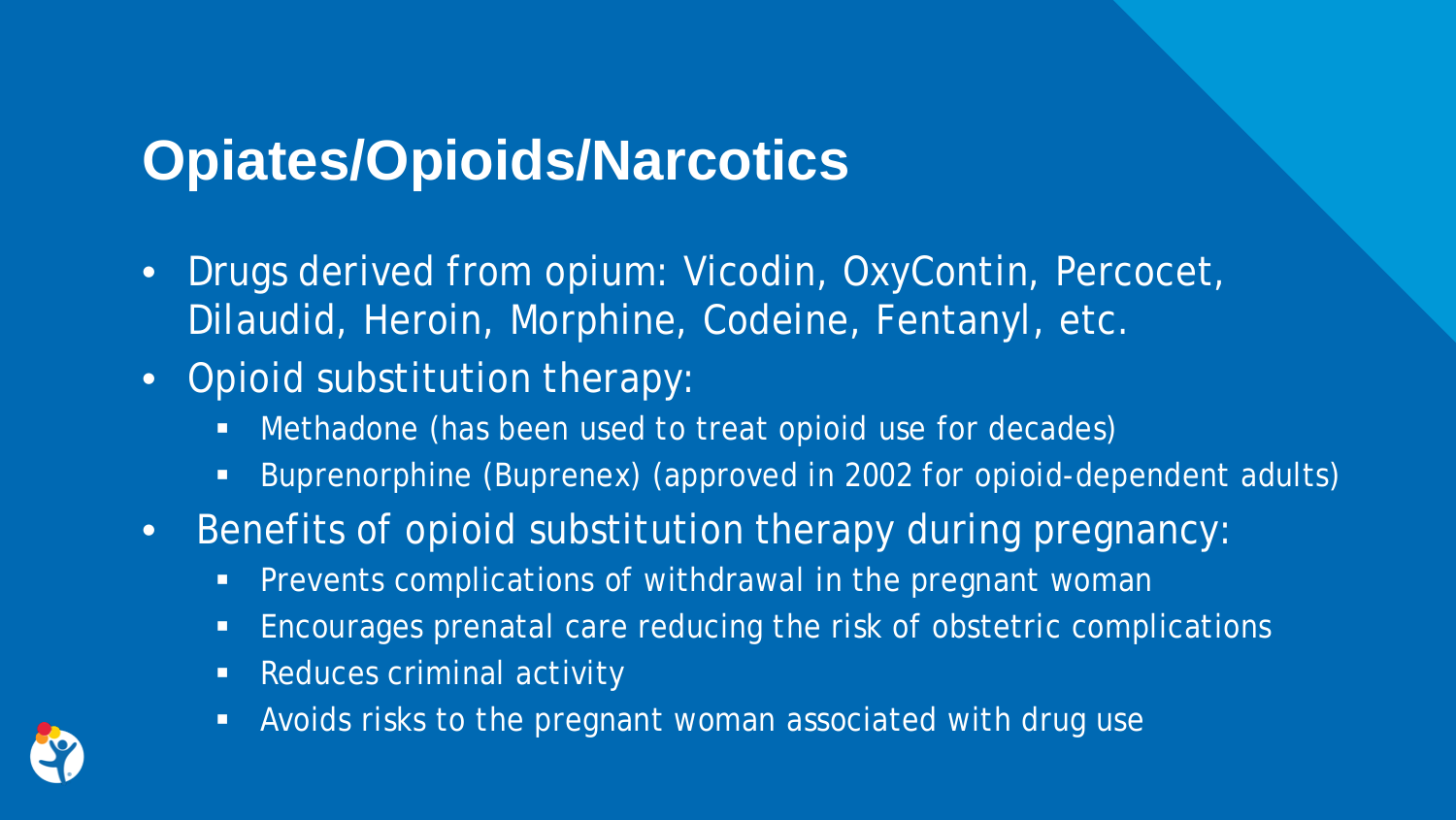#### **Opiates/Opioids/Narcotics**

- Likely affects fetal growth and can cause low birthweight, but no clear long-term effects on growth
- No clear teratogenic effects (birth defects)
- Neonatal Abstinence Syndrome (NAS) (especially methadone)
	- **Sweating, fever**
	- **Hyperactive reflexes, yawning, sneezing**
	- **EXEDENT:** Irritability, high pitched crying, difficulty sleeping
	- **Increased muscle tone and activity, tremors, seizures**
	- **Feeding problems, excessive sucking**
	- Diarrhea
- Affects brain development and has long-term behavioral effects:
	- **Hyperactivity and attention problems**
	- **Memory problems** (no clear effect on development or IQ)

Often requires hospitalization and treatment with comfort care and medications (e.g., methadone or morphine)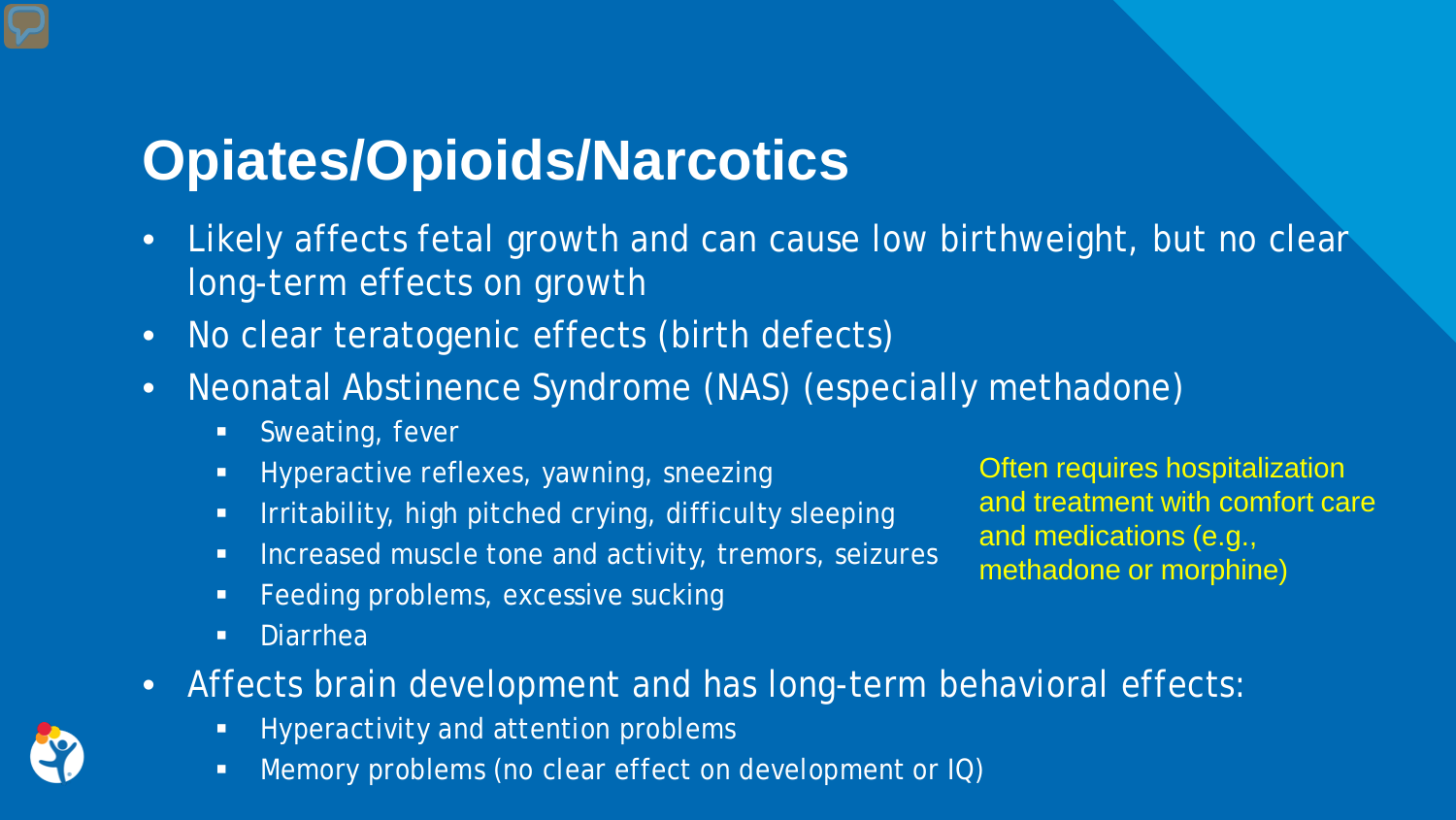#### **Cocaine**

- Affects fetal growth and can cause low birthweight, but no clear long-term effects on growth
- No clear teratogenic effects (birth defects)
- No clear neonatal withdrawal symptoms after birth
- Development of areas of the brain that regulate attention and executive functioning are particularly vulnerable to cocaine which affects:
	- **Arousal**
	- **Attention**
	- **•** Memory



• No clear effect on overall development or IQ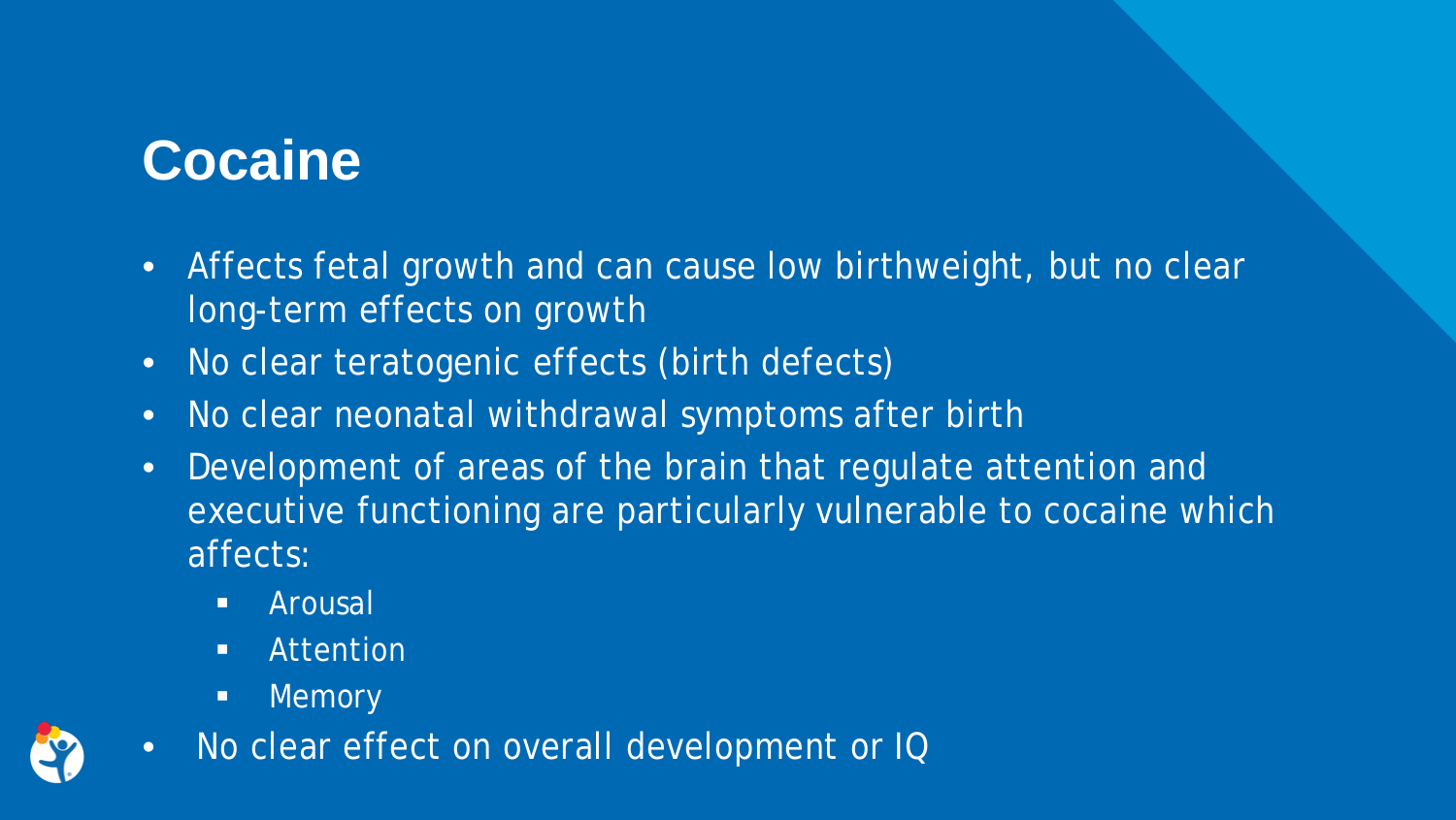#### **Methamphetamine**

- Studies are still in their infancy!
- Likely affects fetal growth and can cause low birthweight, but no clear long-term effects on growth
- No clear teratogenic effects (birth defects)
- No clear neonatal withdrawal symptoms after birth
- No clear long-term behavioral problems
- No clear effect on overall development or IQ

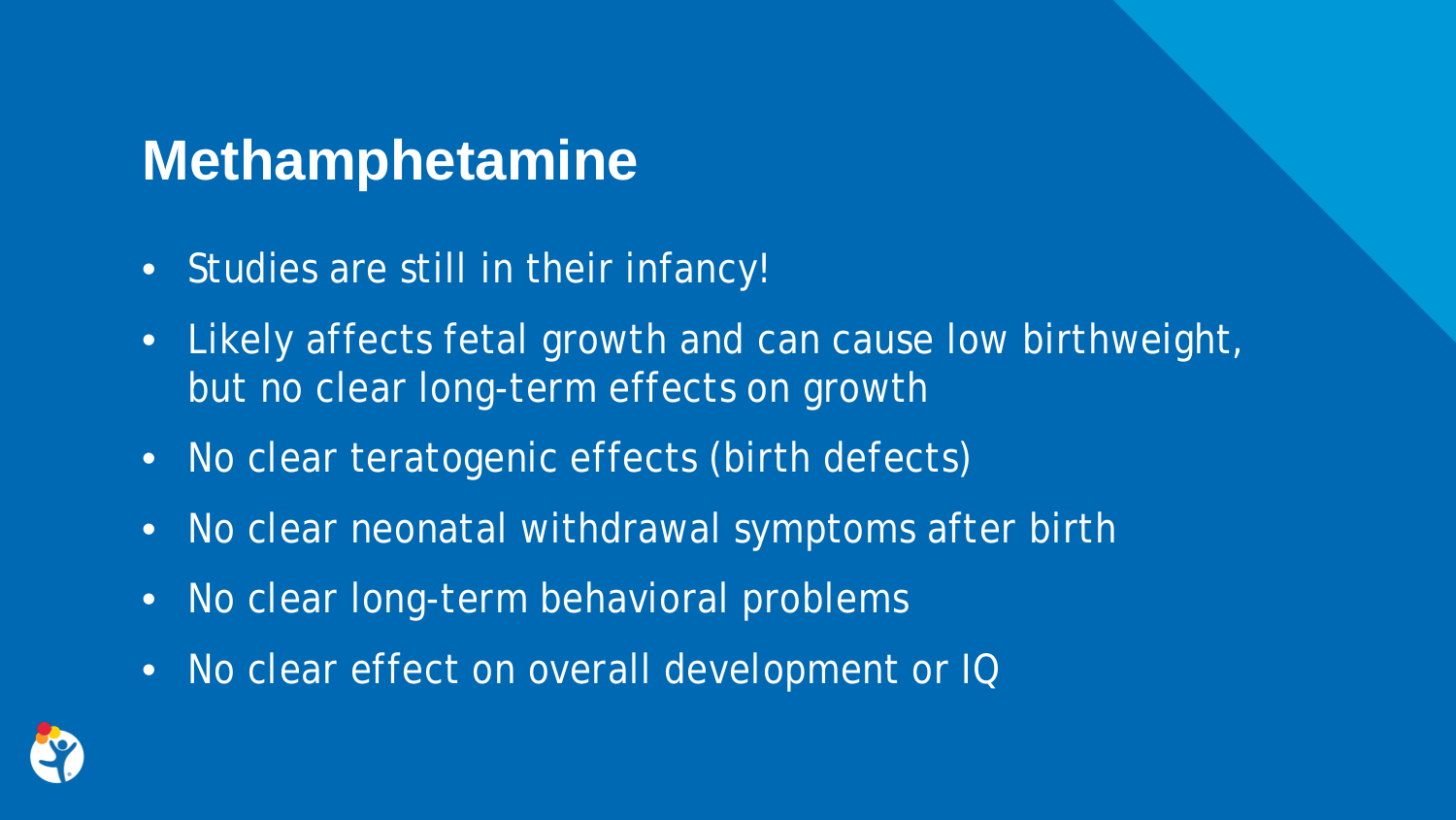#### **Prescription Medications**

- Some medications are known to be harmful to the unborn fetus causing birth defects or neurodevelopmental issues
- Some medications are necessary for a pregnant woman to remain healthy
	- Chronic conditions (e.g., epilepsy, diabetes, depression)
	- **Sometimes an alternate medication or a different dosage is** recommended for treating the condition in pregnancy
- A pregnant woman should not start or stop taking a medication without talking with her physician (including over-the-counter and herbal remedies)

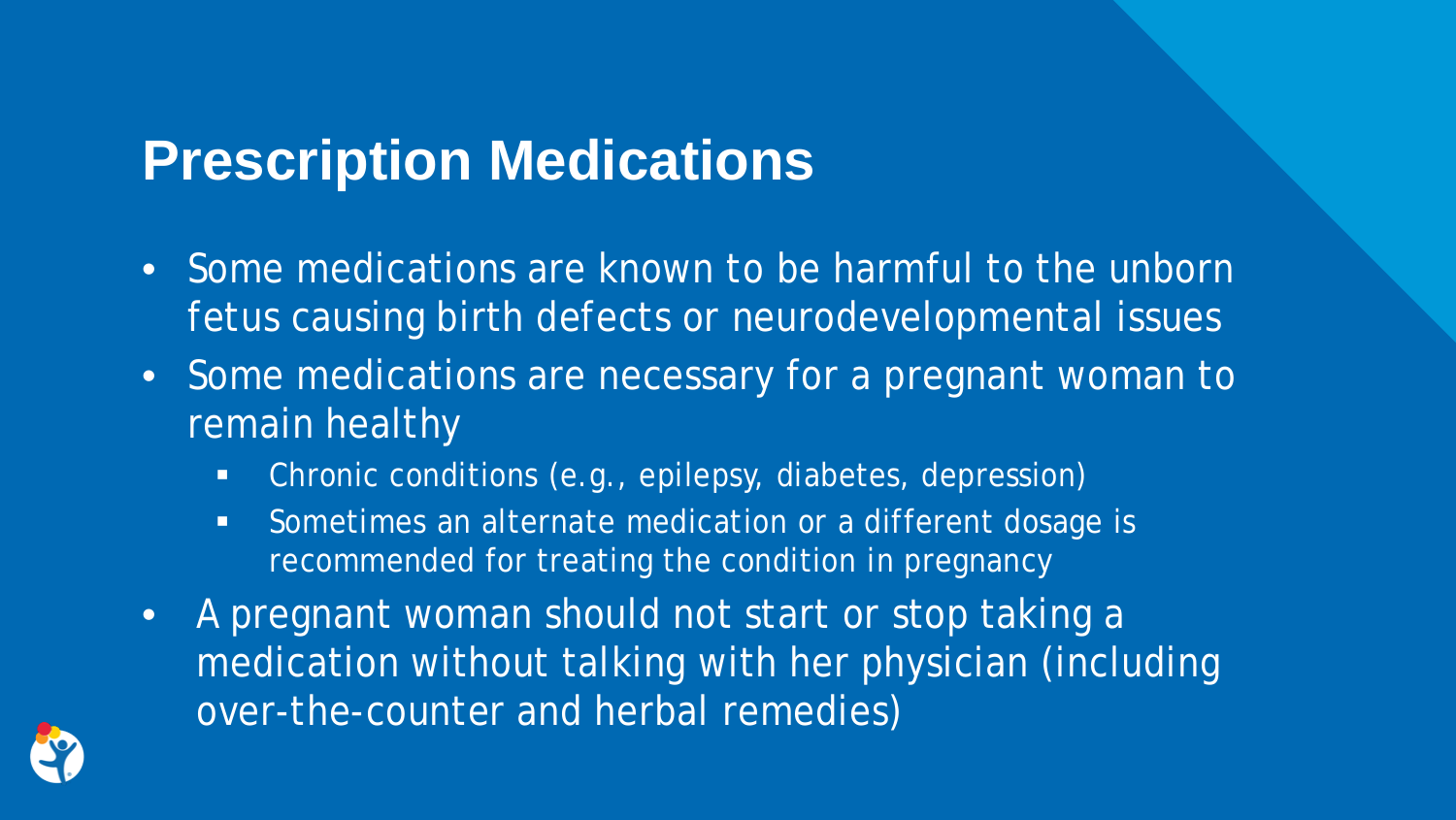#### **Comfort Care**

- Five S's from The Happiest Baby on the Block
	- **Swaddle**
	- Side or stomach position
	- **Shush**
	- **Swing**
	- $Suck$
- Add a couple more S's
	- **Sing**
	- **Sound (talking, Baby Mozart)**
	- **Stories (reading)**



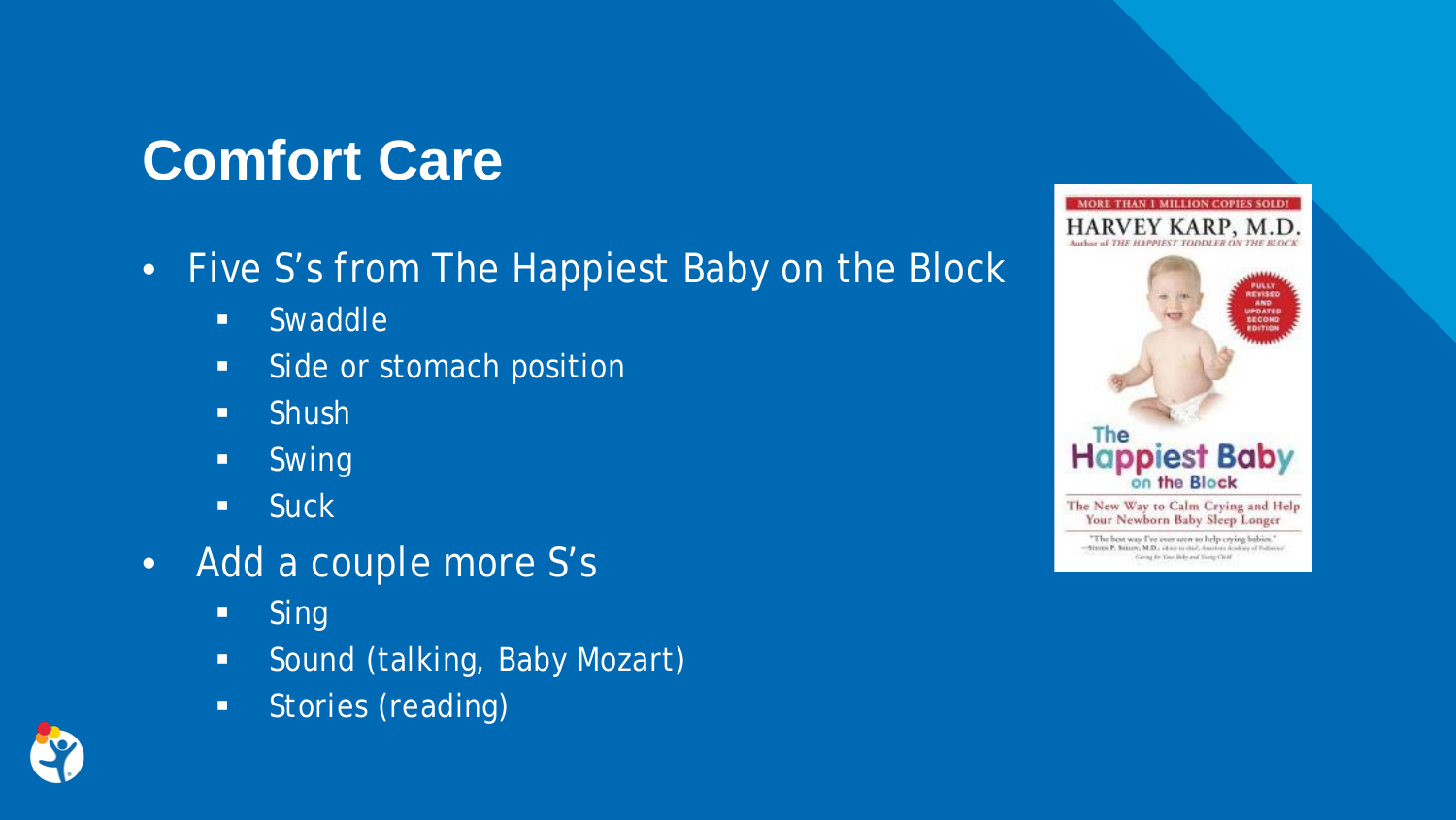# $-$  THE  $5 S$ s

 $\frac{\text{Swadelling}}{\text{Wadding}}$  DUDU wrap Tight swaddling provides the continuous touching and 



#### Shushin

These imitate the continual whooshing sou<br>made by the blood flowing through arteries no<br>the womb. Shush as loudly as your baby is cryl As she calms down, lower the volume of yo

#### Swingi

This refers to jiggiing your swaddled baby usin<br>very small, rapid movements. Be sure to suppo your newborn's head and gently jiggle - do no shake - your baby. This is more of a "shiver" the a shake, moving back and forth no more than a inch in any direct



#### Sucking . . . . . . . . . . .

Side/Stomach Position

.............................

a moment.

The Infant is placed on their left side to assist in digestion, or on their stomach to provide<br>reassuring support. When a baby is in a stomach down position do not leave them even for

Sucking has its effects deep within the nervous system," notes Karp, "and triggers the calming reflex and releases<br>natural chemicals within the brain." This simply means ving your baby a pacifier or thumb to suck on.

HARVEY KARP I THE HAPPIEST BABY ON THE BLOCK -----------------------------www.happiestbaby.com

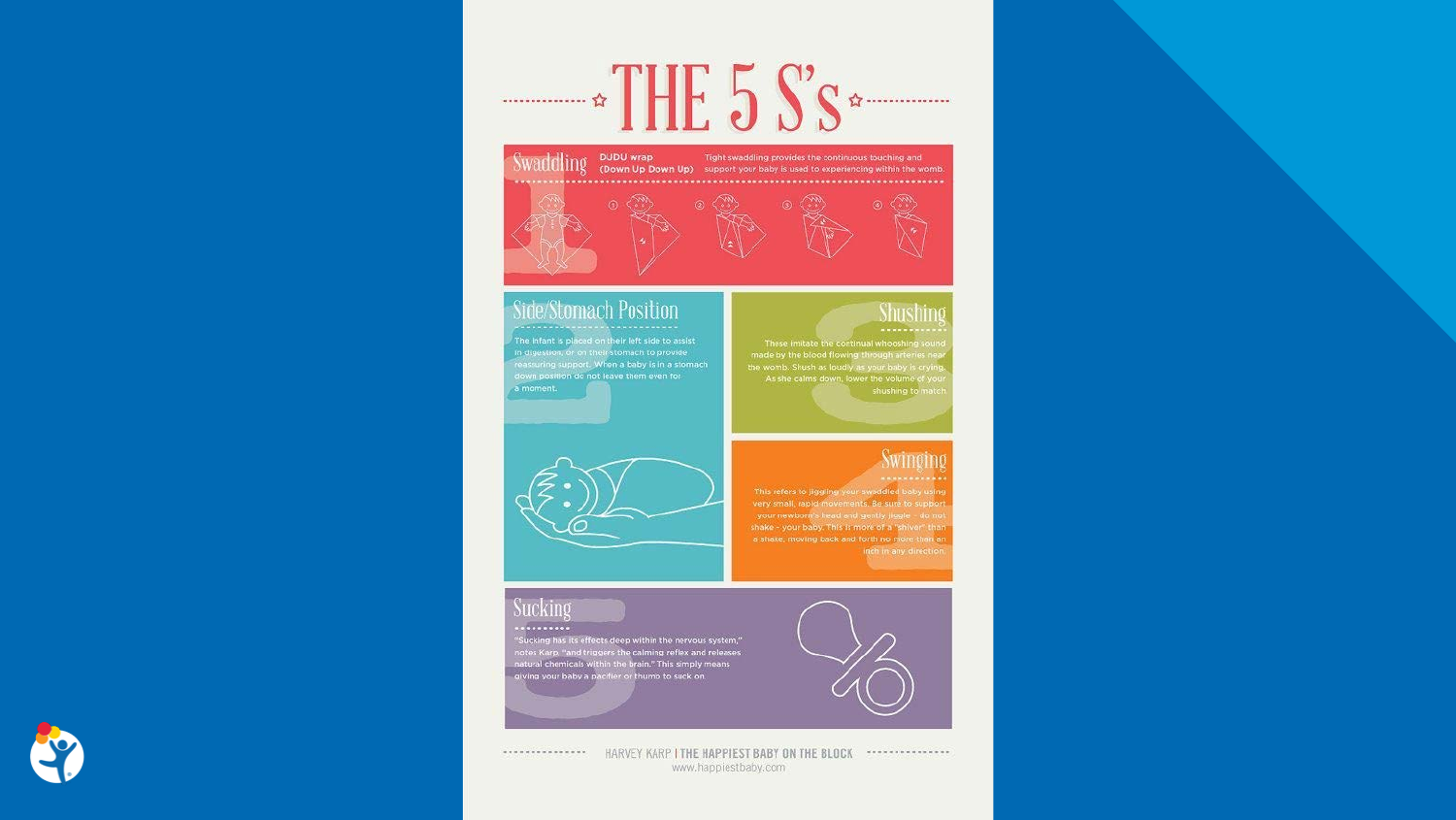# **Local Adoption Clinics**

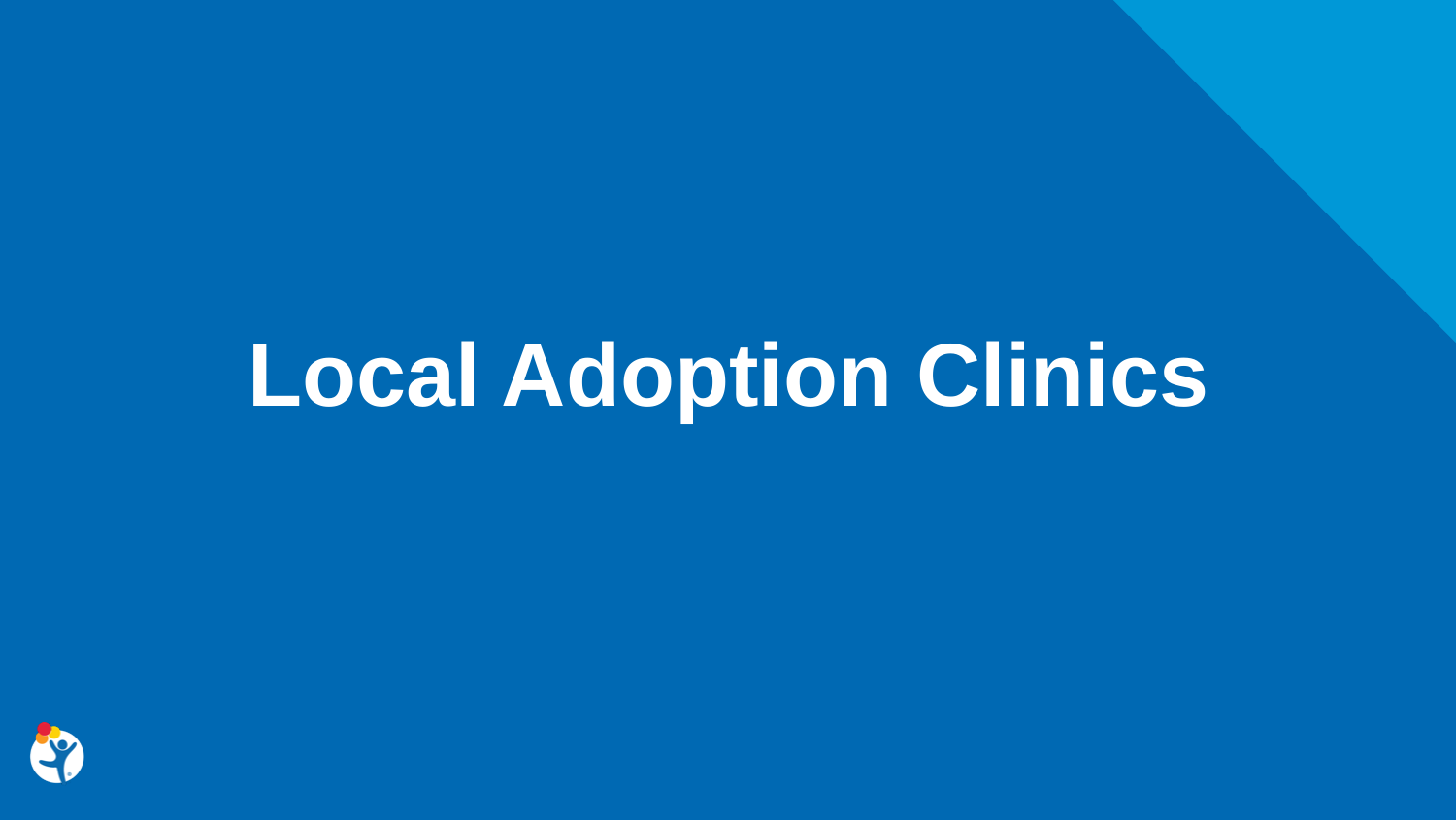#### **International Adoption Clinic (IAC)**

- Began in 1999 to address the unique medical, behavioral, and developmental issues faced by internationally adopted children
- Specialized outpatient referral clinic at Children's Hospital CO serving families throughout the Rocky Mountain region
- Providers: medical (MD/PNP), OT, PT, neuropsychologist
- IAC Services:
	- **Pre-adoption consultation**
	- **Post-adoption clinic evaluation**
	- **Follow-up clinic consultations as needed**

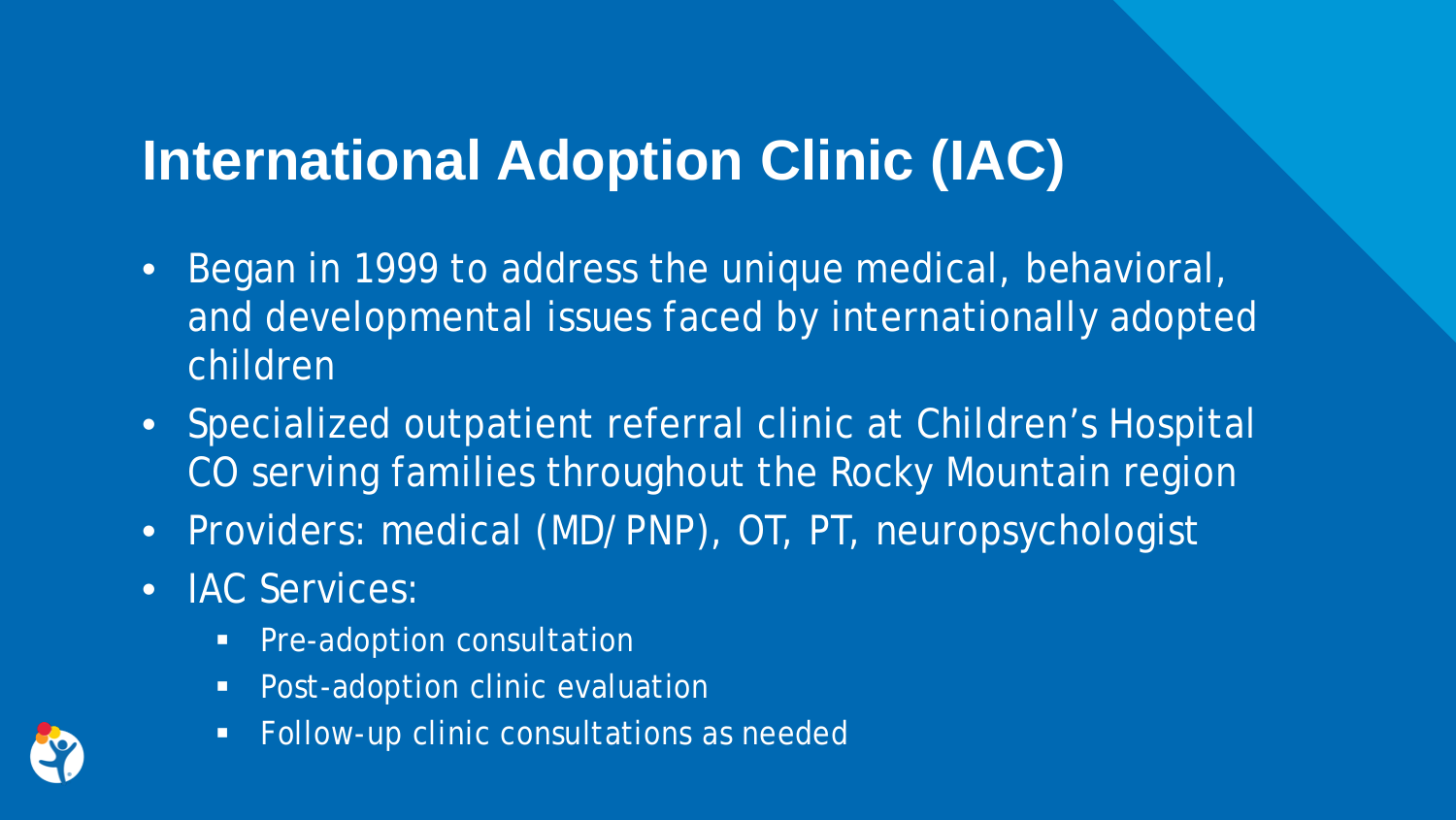#### **IAC Contact Information**

- Location: Children's Hospital Colorado, Anschutz Medical Campus, 13123 E. 16<sup>th</sup> Avenue, Aurora, CO 80045 (2<sup>nd</sup> floor Multidisciplinary Clinics)
- Tel: 720-777-4963
- Website: childrenscolorado.org/internationaladoption
- Email: International.Adoption@childrenscolorado.org



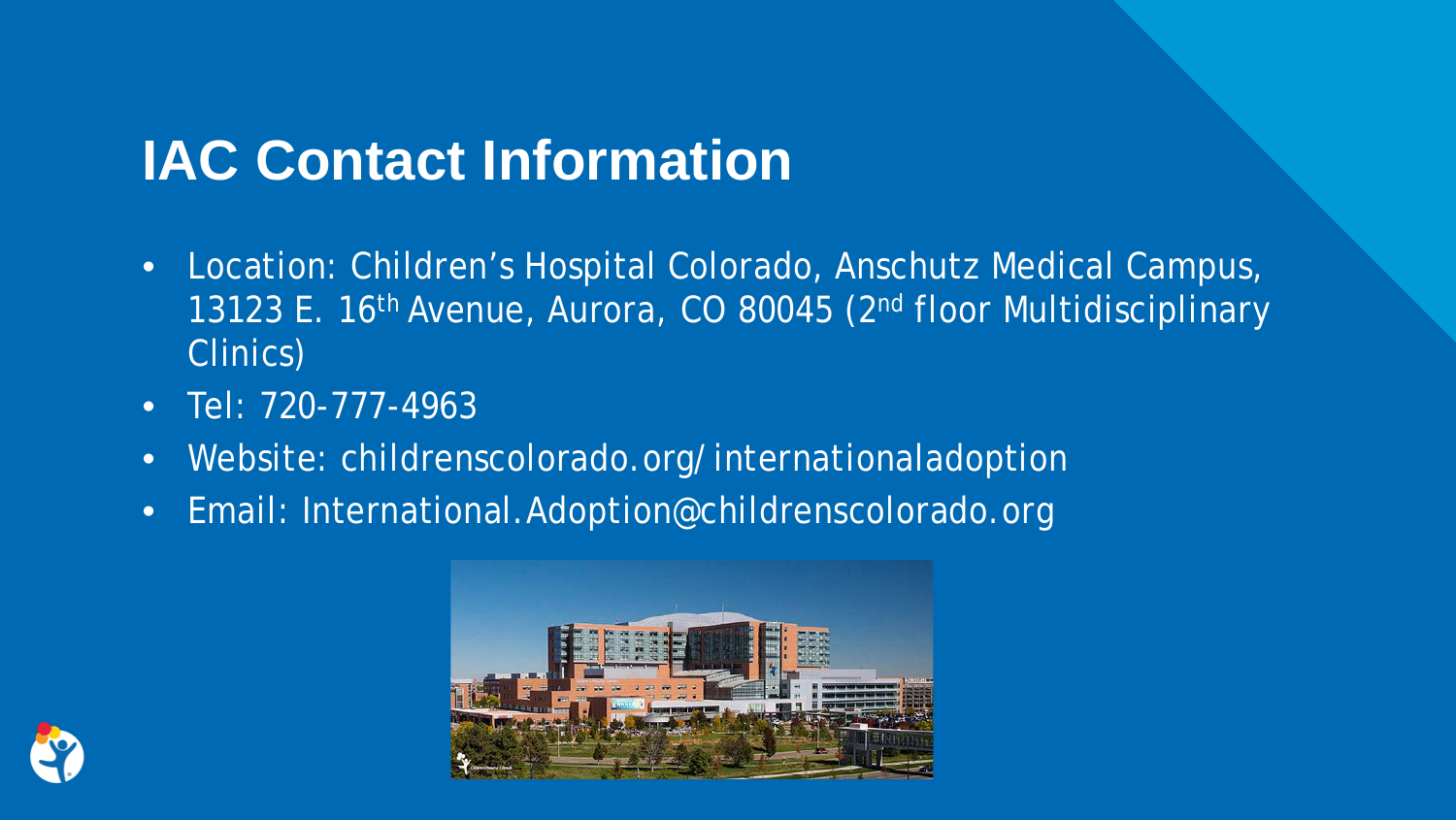### **Connections for Kids Clinic at Denver Health**

- A medical home for children and teens in foster and kinship care
- Partners with Denver Department of Human Services (DHS)
- Provides multidisciplinary services
	- **Pediatric behavioral health specialist**
	- **•** Dental hygienist
	- **Family planning health educator**
- Contact Information:
	- **Location: Eastside Family Health Center, 501 28th St., Denver**
	- **Tel: 303-602-5650**
	- **Website: DenverHealth.org**

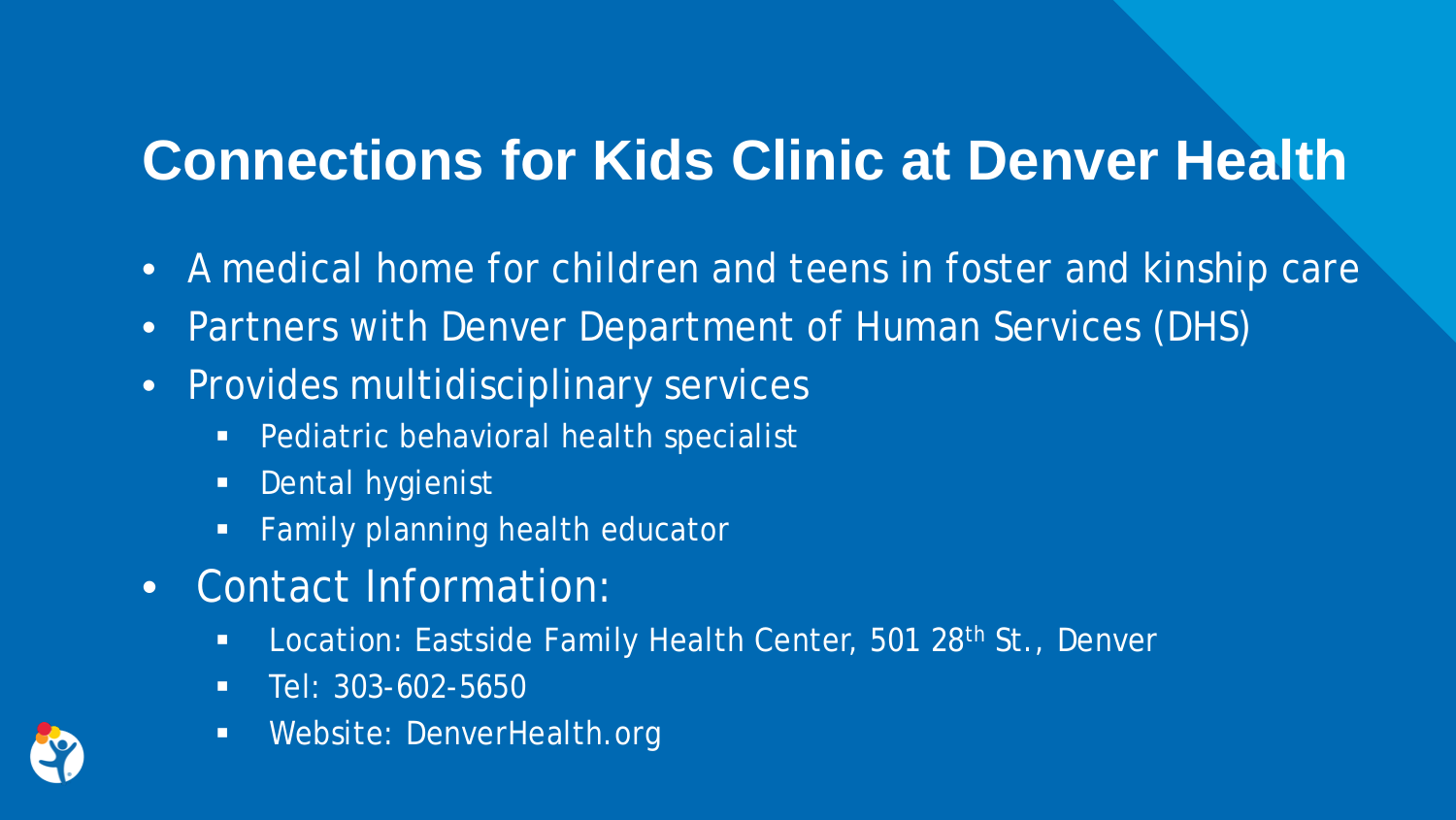#### **Conclusions**

- Every child is unique and will have different needs!
- Adopted children have an increased risk of physical, developmental, and mental health/behavioral problems.
- Many of these issues persist and continue to be significant or do not become apparent until after the time of placement in an adoptive home.
- If you are worried about your child, seek help from a medical professional right away. Do not wait!

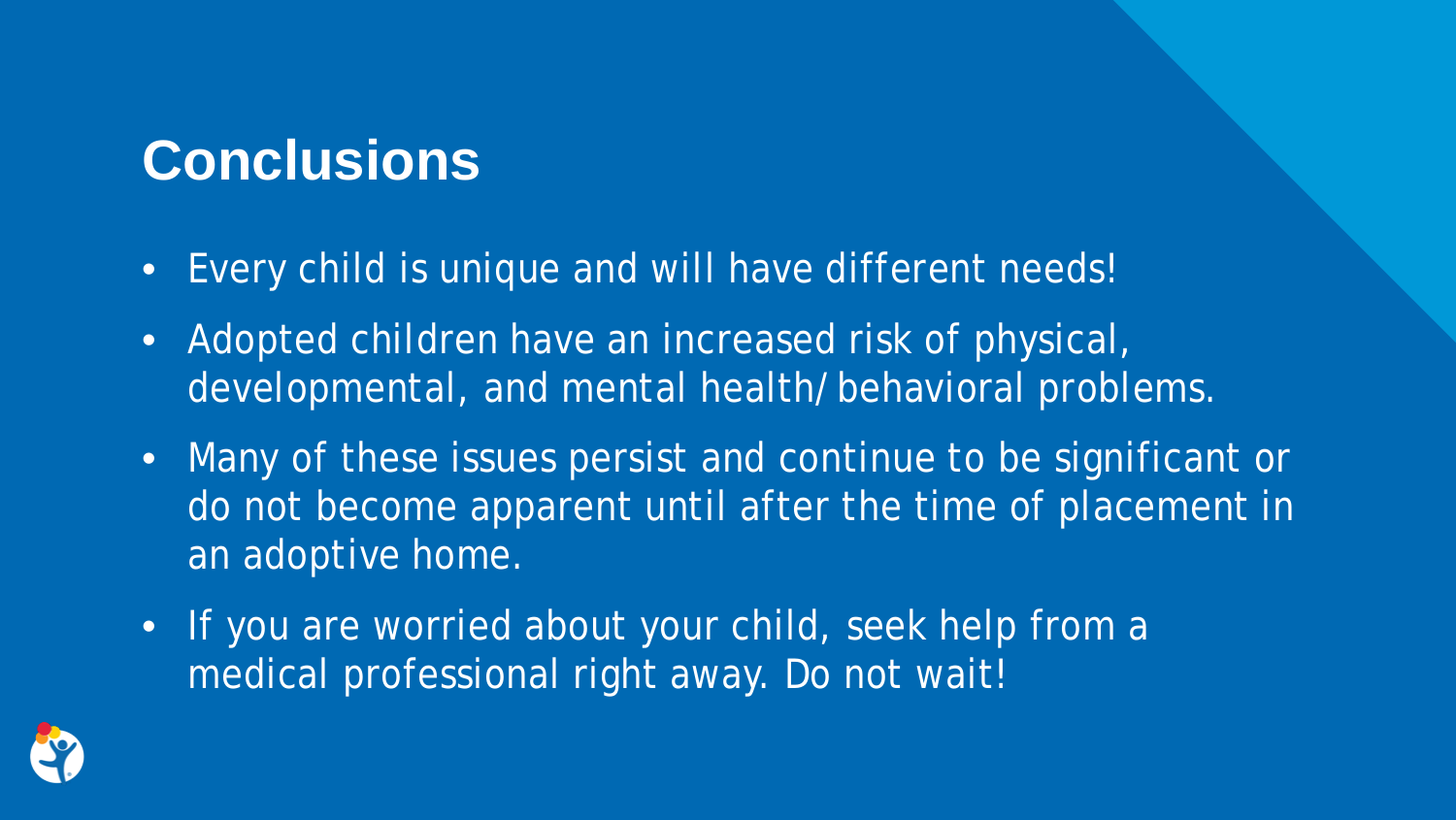#### **Resources**

- CDC offers links to health guidance and the immigration process as well as international adoption resources
	- [cdc.gov/immigrantrefugeehealth/adoption/index.html](https://www.cdc.gov/immigrantrefugeehealth/adoption/index.html)
- U.S. Department of State gives intercountry adoption statistics and information on the international adoption process
	- [travel.state.gov/content/travel/en/Intercountry-Adoption.html](https://travel.state.gov/content/travel/en/Intercountry-Adoption.html)
- Department of Health and Human Services provides information on domestic and international adoptions
	- [childwelfare.gov/topics/adoption/](https://www.childwelfare.gov/topics/adoption/)

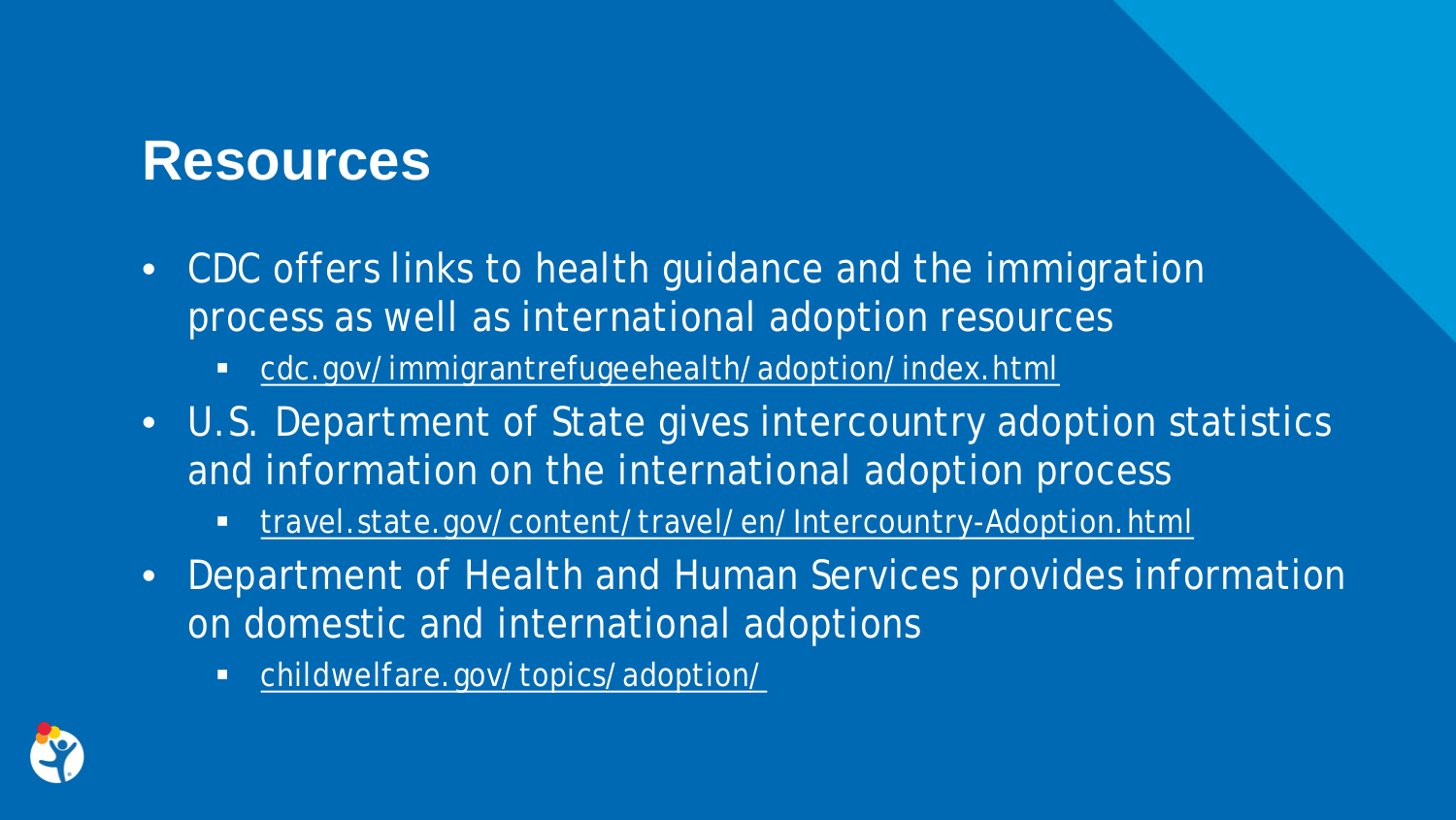#### **Resources**

- Substance use during pregnancy (Opioids, THC, Tobacco, Alcohol)
	- [CDC: cdc.gov/reproductivehealth/maternalinfanthealth/substance](https://www.cdc.gov/reproductivehealth/maternalinfanthealth/substance-abuse/substance-abuse-during-pregnancy.htm)abuse/substance-abuse-during-pregnancy.htm
- Fetal Alcohol Spectrum Disorders
	- CDC: [cdc.gov/ncbddd/fasd/facts.html](https://www.cdc.gov/ncbddd/fasd/facts.html)
	- **National Organization on FAS: [NOFAS.org](http://www.nofas.org/)**
- Birth defects
	- [March of Dimes: marchofdimes.org/complications/birth-defects-and-health](https://www.marchofdimes.org/complications/birth-defects-and-health-conditions.aspx)conditions.aspx

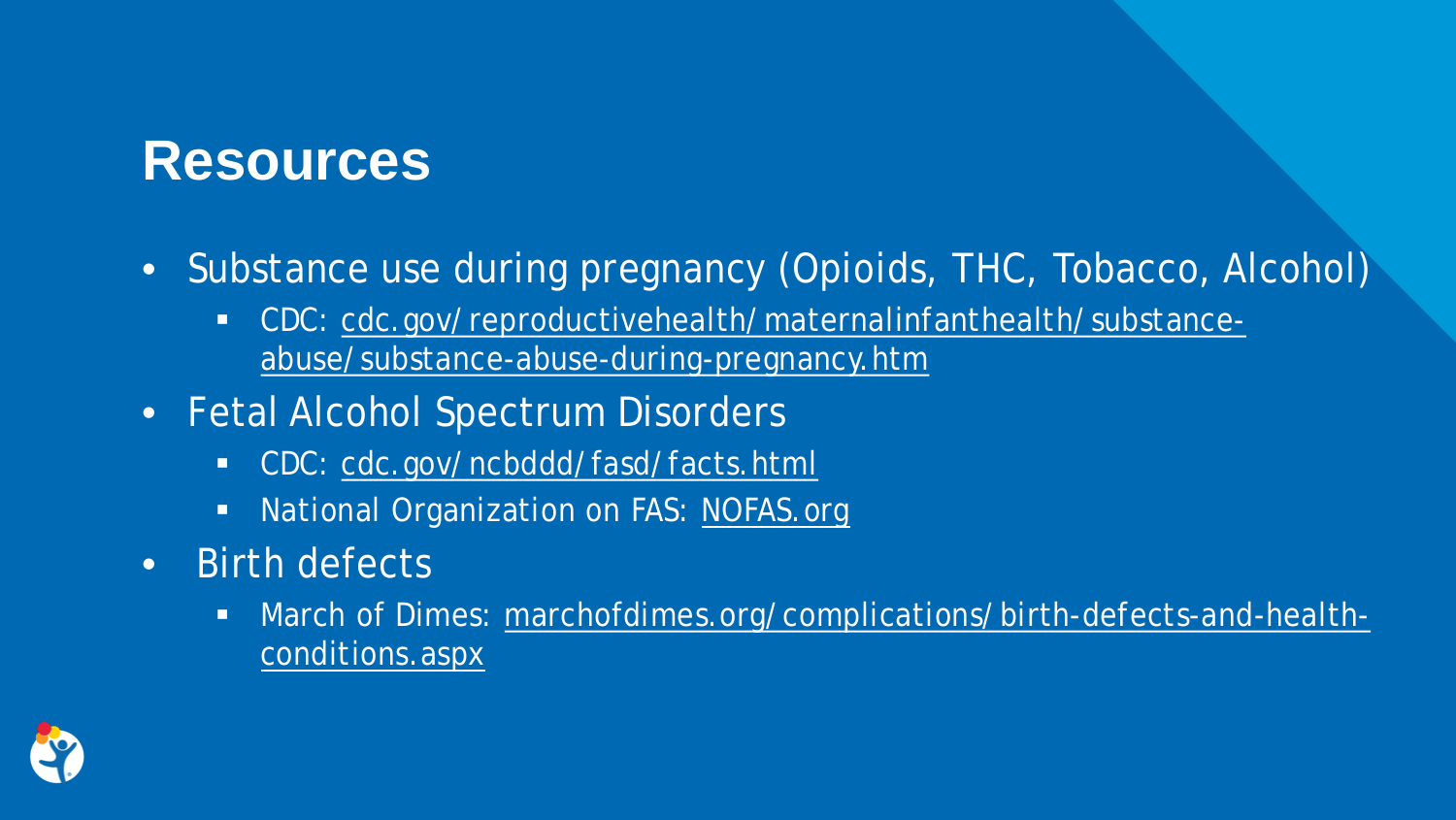











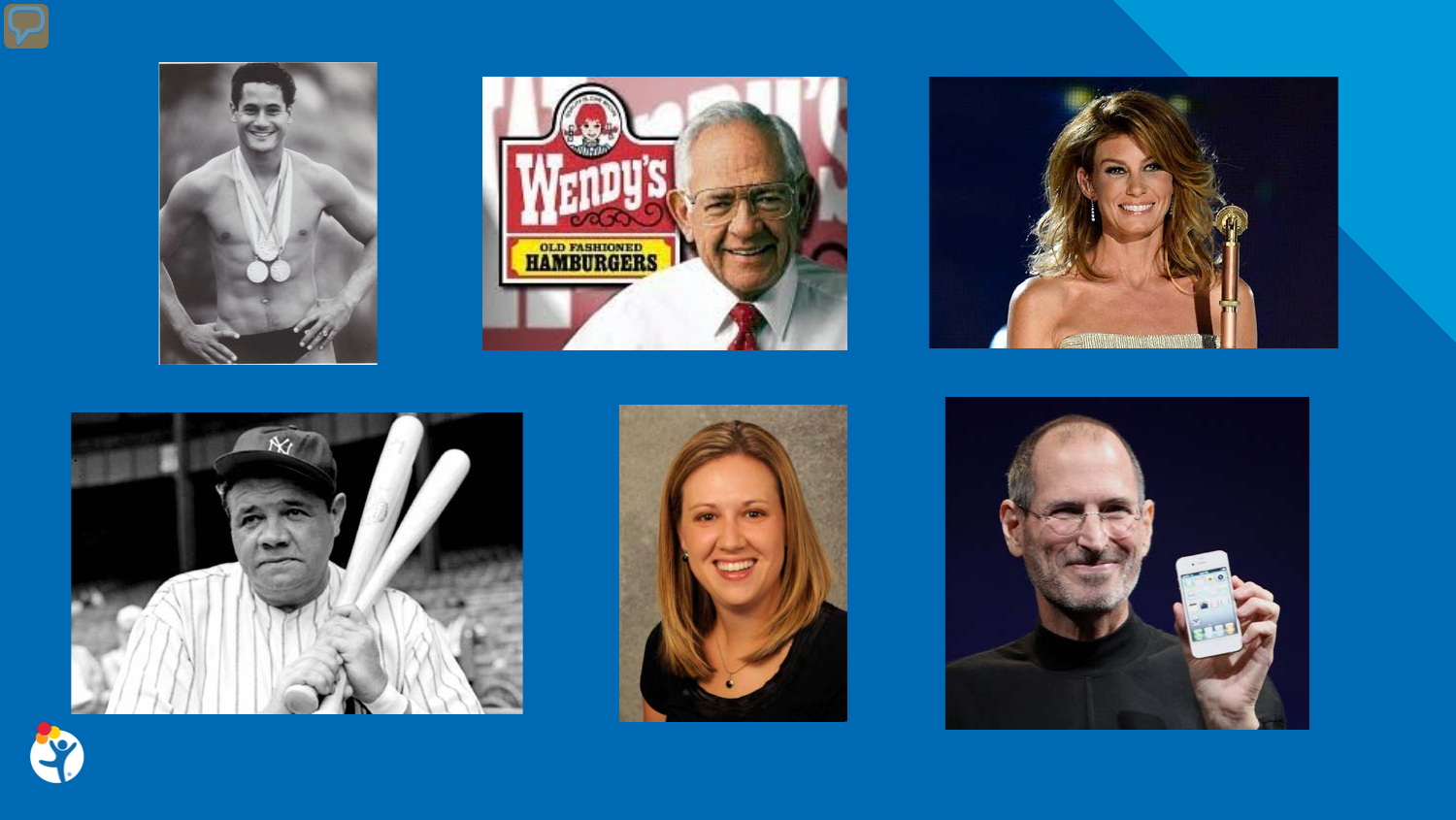